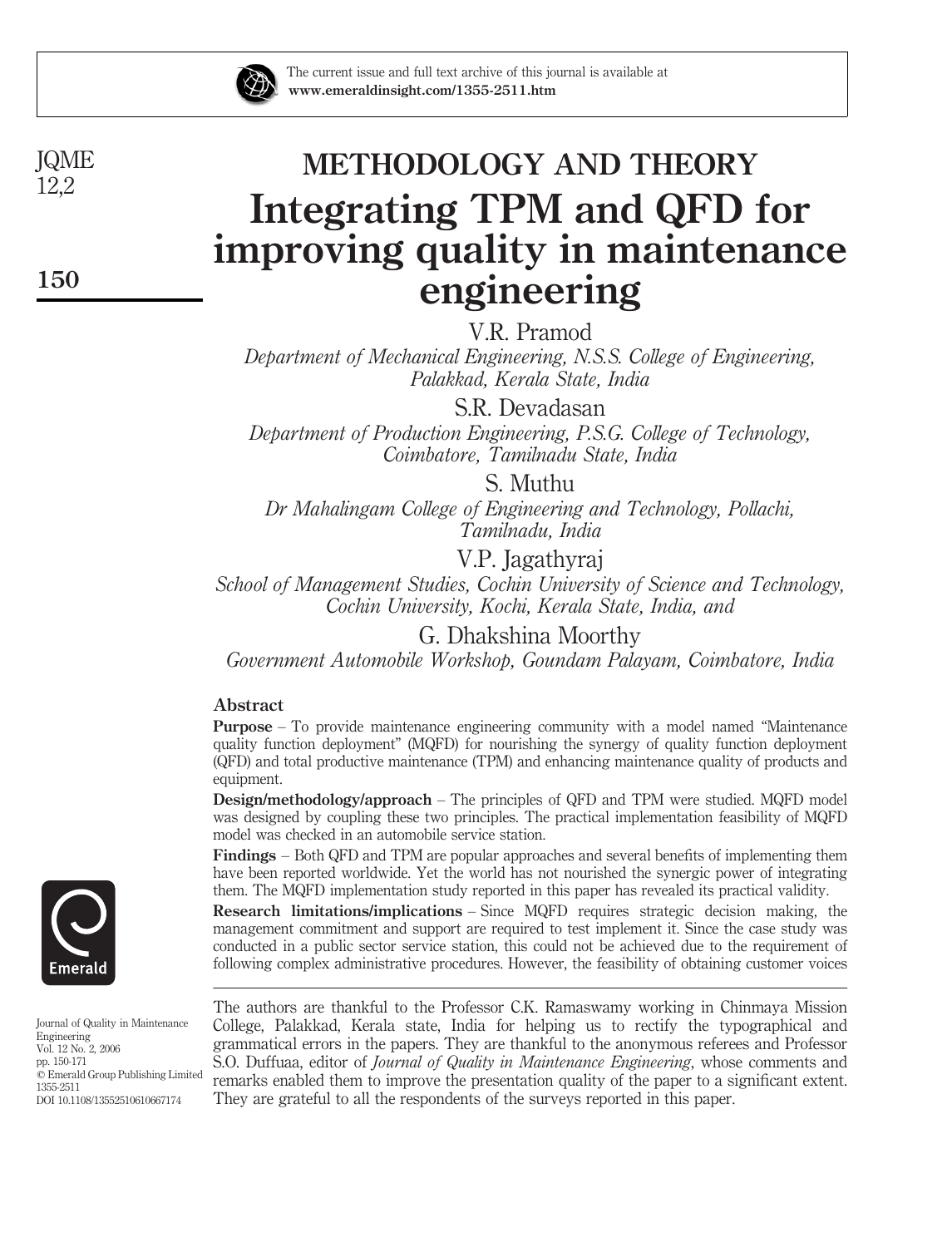from the practising community and translating them into technical languages has revealed the possibility of implementing MQFD in real time situations.

Originality/value – Both literature and manufacturing arenas were surveyed and found out that no model linking QFD and TPM has so far been brought out by theorists and practitioners. Hence the contribution of MQFD model is original. Since there are researches establishing the power of QFD and TPM, the essence of integrating them for attaining world class maintenance quality is of high value.

Keywords Productive maintenance, Quality function deployment, House of quality, Surveys

Paper type Case study

#### Introduction

During recent years, organisations have been adopting strategies for enhancing the maintenance quality of products and processes as a means to excel in today's competitive world. One of the current strategies being adopted in this direction by modern organisations is total productive maintenance (TPM) (Ahmed *et al.*, 2005; Wang and Hwang, 2005) In essence, TPM couples the principles of maintenance engineering and total quality management (TQM) (Seth and Tripathi, 2005). While few TQM strategies have been adopted, the strategy of infusing customer voices is yet to find its authentic place in TPM field. For example, customers voice the maintenance quality of products by citing the quality of service levels that they receive, against the preferred levels (Tan and Pawitra, 2001). There is no technique or tool available in TPM to transfer this kind of customer voice into practical arena. Whereas in TQM literature, a considerable portion of deliberations is devoted towards the use of the technique called "quality function deployment" (QFD), for converting the voice of customers into technical requirements.(Fung et al., 1999) Majority of the researchers have reported the benefits achieved by implementing QFD (Zairi and Youssef, 1998, Kathawala and Motwani, 1994; Olhanger and West, 2002). In this context, we developed the presumption that if QFD is adopted in TPM projects through a suitable mechanism, then it will be a highly beneficial proposition for achieving higher degree of maintenance quality. Hence in this paper a model is proposed, which is named "maintenance quality function deployment" (MQFD). We carried out two phases of activities before designing MQFD model. First we reviewed literature and found out that no activities have so far been reported on integrating QFD in TPM and vice versa. During the second phase we surveyed six TPM implementing companies. The survey results indicated that no effort on integrating QFD in TPM has been exerted in practical arena. After completing these two phases of activities, the MQFD model was designed. In order to examine the working of MQFD in real time situation, its implementation study was conducted in an Indian state government run public sector automobile service station. The details of this work are presented in this paper.

#### Use of QFD for TPM

Both QFD and TPM have widely been in existence during last three decades (Akao and Mazur, 2003; Nakajima, 1993; Chan et al., 2005). Though their objectives are about the quality improvement aspects, their perceptions and orientations are focused on attaining different objectives. In order to enable the nourishment of their synergic benefits, it becomes necessary to examine the use of QFD for TPM. This aspect is depicted in Figure 1. As hinted, the objectives of QFD are largely on meeting the external customers' requirements through the involvement of management staff,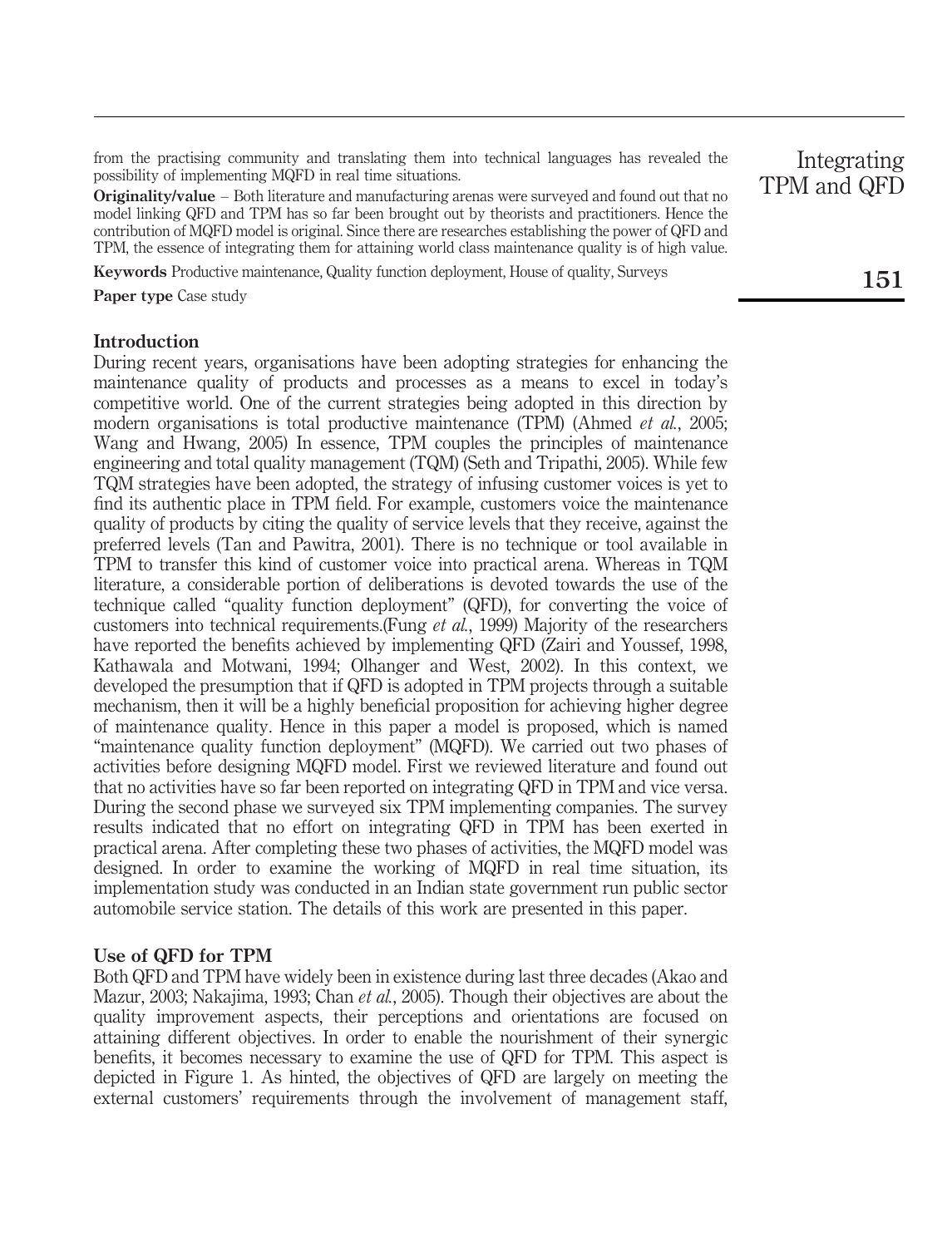| <b>JQME</b>        | Objectives of QFD       |           |    | Objectives of TPM       |     | Synergic objectives of     |
|--------------------|-------------------------|-----------|----|-------------------------|-----|----------------------------|
| 12,2               | 1. To translate         |           |    | 1. To achieve zero      |     | QFD and TPM                |
|                    | customer's vague        |           |    | break downs             |     | To gather both internal    |
|                    | languages into          |           | 2. | To achieve zero         |     | and external customer's    |
|                    | technically             |           |    | defects                 |     | perceptions in achieving   |
|                    | understandable          |           | 3. | To achieve              |     | zero break downs, zero     |
| 152                | languages               |           |    | improved                |     | defects and improved       |
|                    | 2. To enable the        |           |    | throughputs             |     | throughout and translate   |
|                    | percolation of          |           |    |                         |     | them into practically      |
|                    | customer's voice        |           |    |                         |     | implementable and viable   |
|                    | into practical arena    |           |    |                         |     | propositions               |
|                    | 3. To facilitate the    |           |    |                         |     |                            |
|                    | customer's voice to     |           |    |                         |     |                            |
|                    | obtain exactly what     |           |    |                         |     |                            |
|                    | he/she wants            |           |    |                         |     |                            |
|                    | (Sahney et. al. 2004)   |           |    |                         |     |                            |
|                    | Benefits of QFD         |           |    | Benefits of TPM         |     | Synergic Benefits of QFD   |
|                    | 1. Development of       |           |    | 1. Cultivating sense    |     | for TPM                    |
|                    | team work and           |           |    | of ownership of         | $=$ | Development of teams       |
|                    | participation           | $\ddot{}$ |    | equipment among         |     | consisting of not only     |
|                    | culture                 |           |    | the operators           |     | operators but also         |
|                    | 2. Systematic           |           |    | 2. Development of       |     | managers who are           |
|                    | development of          |           |    | cross functional        |     | concerned with             |
|                    | documentation           |           |    | teams to improve        |     | equipment effectiveness    |
|                    | connecting all          |           |    | individual employee     |     | for providing tangible and |
|                    | functional requirements |           |    | and employer            |     | intangible gains that      |
|                    | 3. Reduced field        |           |    | performance             |     | would be received by       |
|                    | problems                |           |    | 3. Increase the life of |     | both internal and external |
|                    | 4. Lesser design        |           |    | equipment and plant     |     | customers                  |
|                    | changes                 |           |    | 4. Identification of    |     |                            |
|                    | 5. Identification of    |           |    | reasons for             |     |                            |
|                    | strengths and           |           |    | equipment failures      |     |                            |
|                    | weaknesses of products  |           |    | 5. Increase in          |     |                            |
|                    | with reference to       |           |    | motivation level of     |     |                            |
|                    | competitors products    |           |    | employees               |     |                            |
|                    | (Lokamy and             |           |    | (Eti. et. al. 2004)     |     |                            |
|                    | Khurana, 1995)          |           |    |                         |     |                            |
| Figure 1.          |                         |           |    |                         |     |                            |
| Use of QFD for TPM |                         |           |    |                         |     |                            |
|                    |                         |           |    |                         |     |                            |

whereas the objectives of TPM are mainly concentrated on the enhancement of operators' capabilities towards enhancing maintenance quality of equipment. These differing objectives will lead to the division between management staff and the operators. If QFD is properly integrated with TPM programme, then those differing objectives can be focused towards the unified direction of achieving continuous maintenance quality improvement. However this would be a challenging task. Because, QFD professionals have not so far applied it for improving equipment's maintenance quality. Likewise TPM professionals have not been orienting towards continuous maintenance quality improvement of products produced by the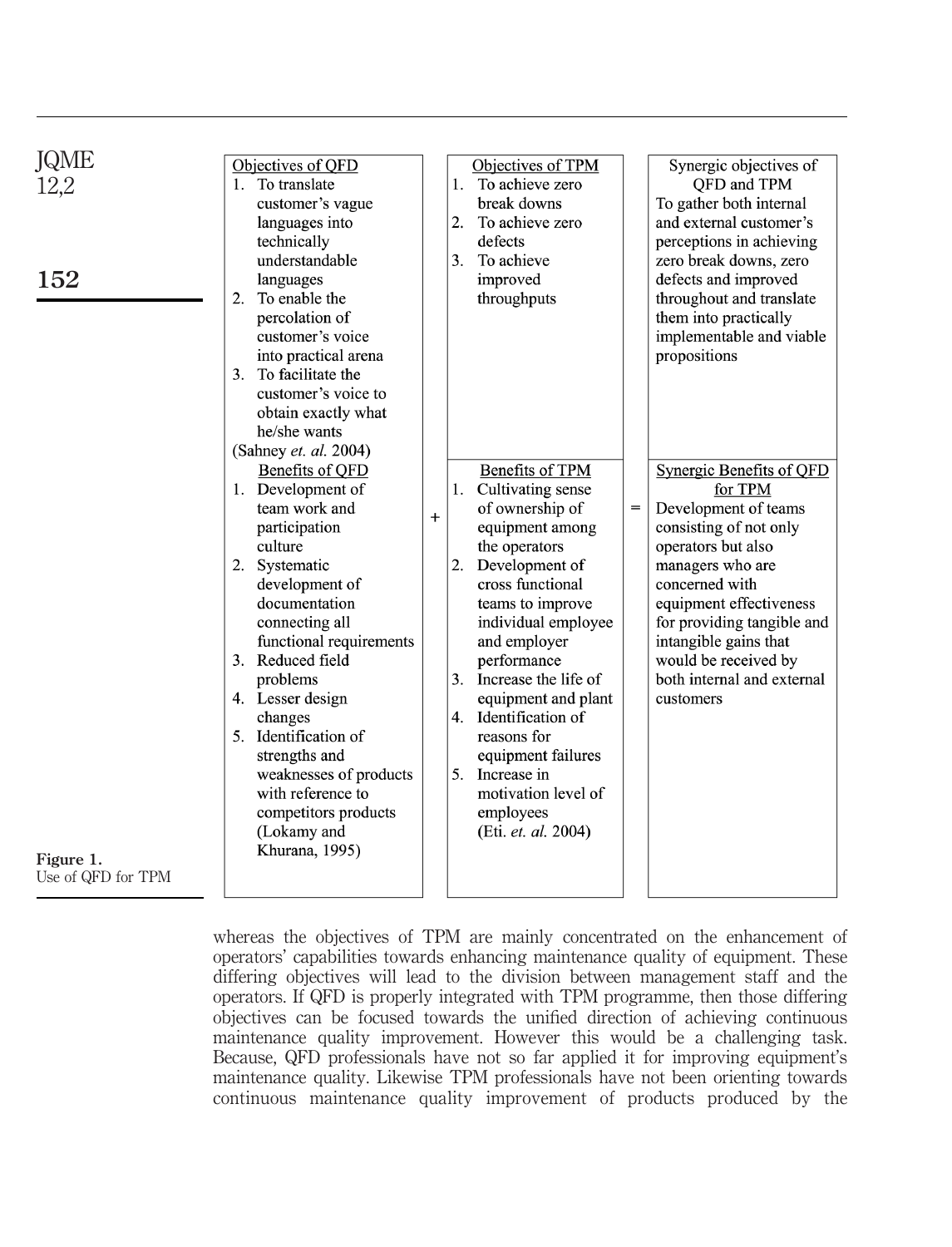organizations. Hence the task of integrating QFD and TPM has to be carried out with precautions because of their inherent divergent objectives.

#### QFD in TPM and vice versa: a literature perspective

On realizing that QFD adoption in TPM projects would be a useful contribution to TPM professionals, we developed interest to locate any work that reports the adoption of QFD in TPM projects and vice versa. In this regard, it was very encouraging to see an article by Chan and Wu (2002). They have reviewed as many as 650 publications, which are considered to be relatively an exhaustive literature on QFD. They have dealt QFD right from its birth to its dissemination to various countries and fields. They have listed the popular application fields of QFD, which include product development, quality management and customer need analysis. They have also identified the industrial sectors in which QFD is applied. Some of them are transportation, communication, software systems and manufacturing. In addition to that, they have listed articles, which report the linking of QFD with simultaneous engineering, knowledge intensive engineering, quality engineering, rehabilitation engineering, requirement engineering, quality engineering and so on. However this list does not include TPM. On the whole, the review of this paper clearly indicated the absence of any work linking TPM with QFD.

In order to further confirm the absence of QFD application in TPM field, some more papers were reviewed. Some of those reviews are briefly presented here. Terziovski and Sohal (2000) have collected responses from approximately 400 managers. They have integrated the use of seven new quality tools. Failure mode and effect analysis, QFD, creativity tools, standardization tools and "5S" for achieving continuous improvement. They have cited that some companies use TPM as a tool for kaizen. However they have not indicated any work involving the application of QFD in TPM and vice versa. Rho et al. (2001) concentrated on various studies designed to investigate the relationship between manufacturing strategies, practices, and performance. They have compared the results from three different nations, Korea, USA and Japan. They have included TPM and QFD in their studies but have not attempted to integrate them. Negri and Galli (1997) have worked on the quality improvement strategies in Italy and have cited that TPM influences on process control on preventive basis and it minimizes down time. They have identified QFD as one of the most effective and reliable approach to technological development and relevant processes. However they have not mingled QFD and TPM with each other in their studies.

Voss and Blackmon (1998) studied the differences in manufacturing strategies between Japanese and Western manufacturing companies. Cultural differences caused difference in attitude towards duration of implementation, which lead to the adoption of long term and short term strategies. They have analyzed the data from 600 companies in 20 countries. They have mentioned that Japanese considered TPM as one of the long-term strategies. They have reported a higher level of adoption of QFD than TPM in Japan. They have also reported higher payoff of TPM than QFD, whereas this trend is reversed in western countries. However the difference in these quantified parameters is very less and hence, we inferred that TPM and QFD are dominating in both Western and Japanese companies. However, this study reveals no integration between TPM and QFD principles.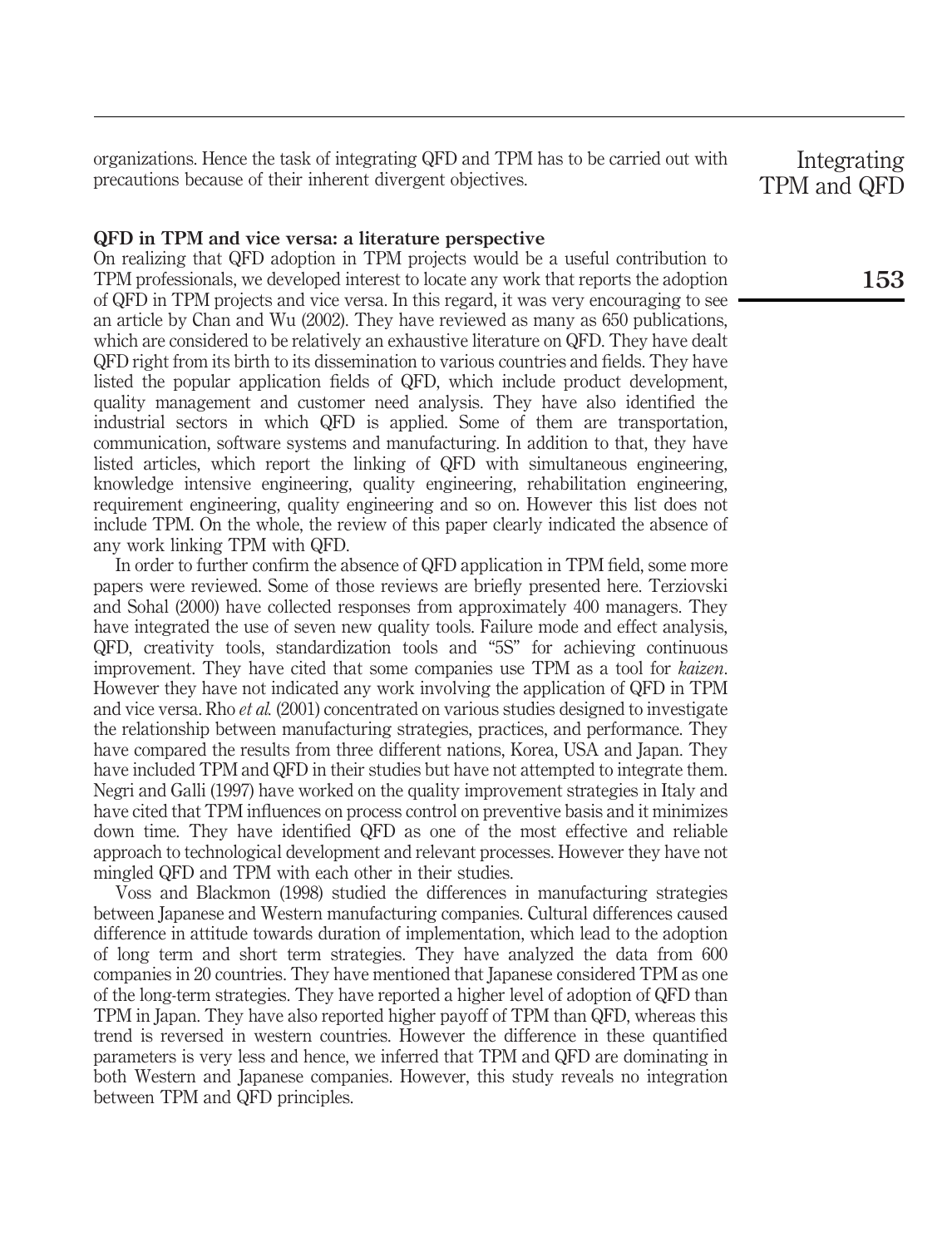After realizing the absence of any article regarding the integration of QFD and TPM, we developed curiosity to check whether any attempts have been made to link any other manufacturing strategies with them. It was quiet surprising to see few articles, authored my McKone et al. (1999, 2001) Cua et al. (2001) which have emerged in this direction. These articles indicate the feasibility of linking both TPM and QFD with other similar approaches with different combination. Hence it is inferred that the marriage of QFD and TPM will also be feasible proposition.

# QFD in TPM and vice versa: a perspective in the practical arena

While the literature review hinted the absence of any work on integrating QFD in TPM programs, we developed interest to assess the status in practical arena. For this purpose, we designed a feed back questionnaire. This questionnaire consisted of two components. The first component consisted of ten questions and aimed to assess the level of TPM implementation in the responding company. The second component contained four questions and aimed at checking the implementation status of QFD in the responding company. With this questionnaire, five TPM implementing companies located at Coimbatore City of India were visited personally by the first author and the responses were collected from the competent authorities. Besides the questionnaire was sent through e-mail to 53 TPM implementing companies located in India. However the filled-in questionnaire was received from only one company. The responses gathered through these filled-in questionnaires are analyzed in this section.

Since some companies are reluctant to reveal their identities, hereafter the companies will be referred to as Company 1, Company 2 and so on. The questions in the first component of the questionnaire aimed to estimate the level of implementing eight pillars of TPM. It was observed that no company has fully constructed TPM pillars. In company 2 the fifth TPM pillar (titled as office TPM) has not been implemented at all. Also the overall percentage level of constructing TPM pillars in the companies range from 32-61 percent. These levels affirm that these companies can be considered as TPM implementing companies. In order to determine the feasibility of merging TPM in QFD, the status of utilizing internal and external customers' concept was examined (Kruger, 2001). Since QFD deals with transferring customer's vague language into technical language, the proportion of utilizing of internal and external customers' concept while implementing the TPM programmes was examined using a question. Except in the case of company 6, the level of utilizing internal and external customers' concept is either nil or very less. The overall proportion of the six TPM companies implementing internal and external customers' concept is very less (40 percent). Another question aimed to determine whether the company ever implemented QFD. Barring companies 2 and 4, other companies have never implemented QFD. Hence the QFD implementation status was gathered only from companies 2 and 4 using a Likert's scale of range 0-10. Further responses to a question indicated that the implementation of QFD in these companies was confined within top and middle level management personnel. It was observed, company 2 has reaped very little benefits while company 4 has gained benefits in all aspects by implementing QFD. This observation indicates that, the benefits gained by implementing QFD are proportional to level of its implementation. On the whole, the questionnaire supported surveys in the above six TPM implementing companies led to the drawing of the following inferences:

JQME 12,2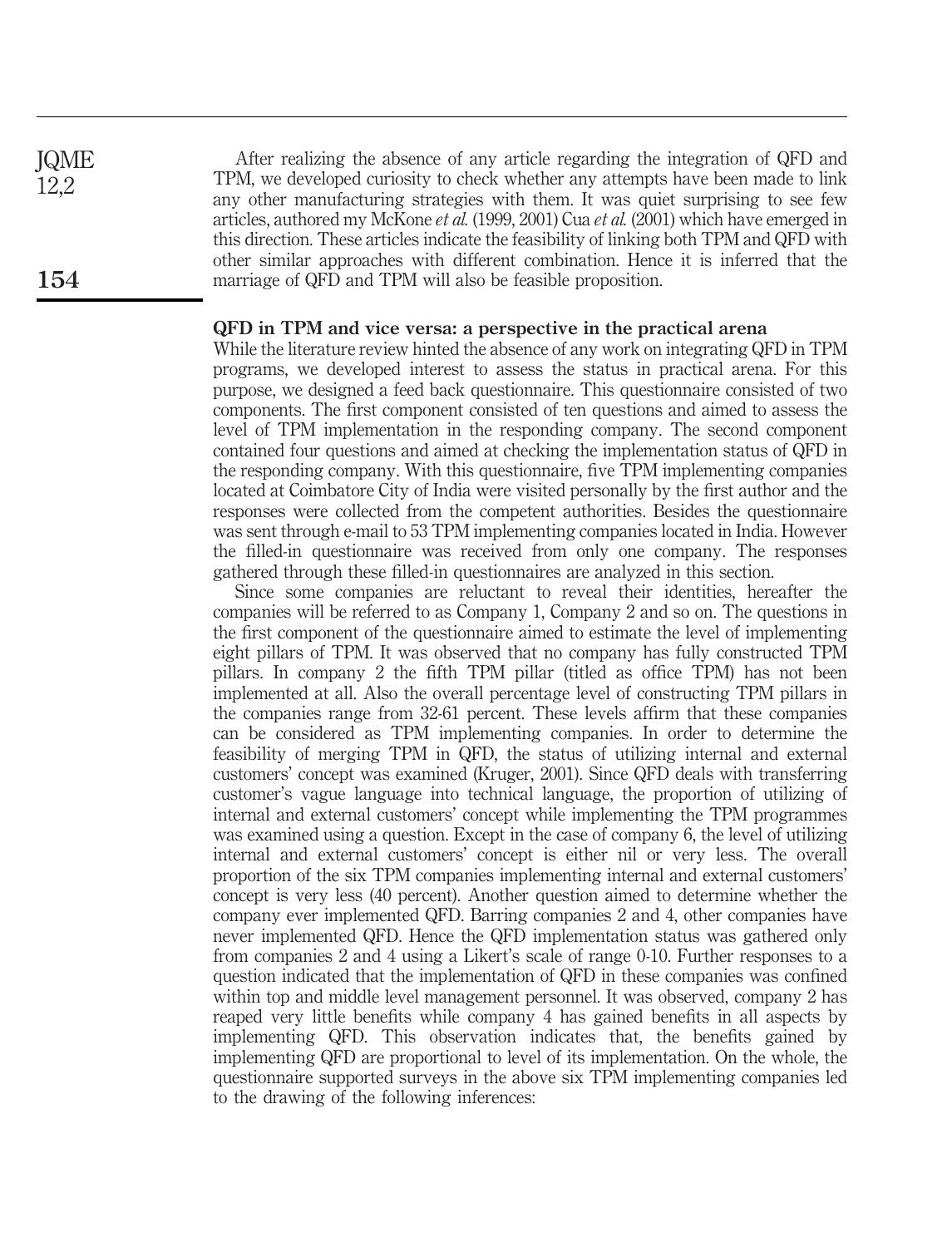- . Though some authors have reported that TPM is one of the world class manufacturing strategies (McKone et al., 2001; Yamashina, 2000), its level of implementation with reference to the eight pillars is not very appreciable.
- . There exists every possibility that a company may implement TPM without installing one or more of the TPM pillars.
- . TPM implementing companies possess no or very little knowledge about QFD since TPM does not stipulate the incorporation of internal and external customers' concept.

There is no sign of the six TPM implementing companies applying QFD in their TPM projects. On the whole, the results of literature and surveys did not reveal any difference. In other words, both literature and practical surveys confirmed that no authentic model linking TPM and QFD is adopted today in either research or practice.

# MQFD model

While ascertaining the absence of any model linking TPM and QFD in both literature and practical arenas, two methodologies of linking these two principles were examined. One methodology is that, QFD can be introduced in TPM principles. Other methodology is that, TPM can be introduced in QFD projects. In both methodologies, there is every likely chance that these two principles do not get linked so that the synergic benefits are not gained. Hence we decided to design MQFD model exclusively for linking these two principles. The conceptual features of MQFD model are shown in Figure 2. As shown, the performance of a company will be heard through the voice of customers. Those voices of customers are used to develop the house of quality (Chein and Su, 2003). This process has to be accomplished by QFD team. The outputs of QFD, which are in the form of technical languages (Rahim and Beksh, 2003), are submitted to the top management for making strategic decisions. This step is necessitated because researchers have established the need of applying strategic approach in both QFD (Lu and Kuei, 1998) and TPM (Murthy et al., 2002; Hunt and Xavier, 2003) projects for ensuring their success. The technical languages which are concerned with enhancing maintenance quality are strategically directed by the top management for progressing through the eight TPM pillars. The TPM characteristics developed through the development of eight pillars are fed into the production system. Their implementation shall be focussed on increasing the values of the maintenance quality parameters, namely overall equipment efficiency (OEE), mean time between failures (MTBF), mean time to repair (MTTR), performance quality, availability and mean down time (MDT). The outputs from the production system are required to be reflected in the form of improved maintenance quality, increased profit, upgraded core competence, and enhanced goodwill. All the quantified values of outputs are used for developing another house of quality and comparing with the set targets. Now the next cycle begins. Thus implementation of MQFD model is a never-ending continuous improvement process. A unique feature of MQFD model is that it does not envisage changing or dismantling the existing process of developing house of quality and TPM projects which may be under practice in the company concerned. Thus MQFD model enables the tactical marriage of QFD and TPM.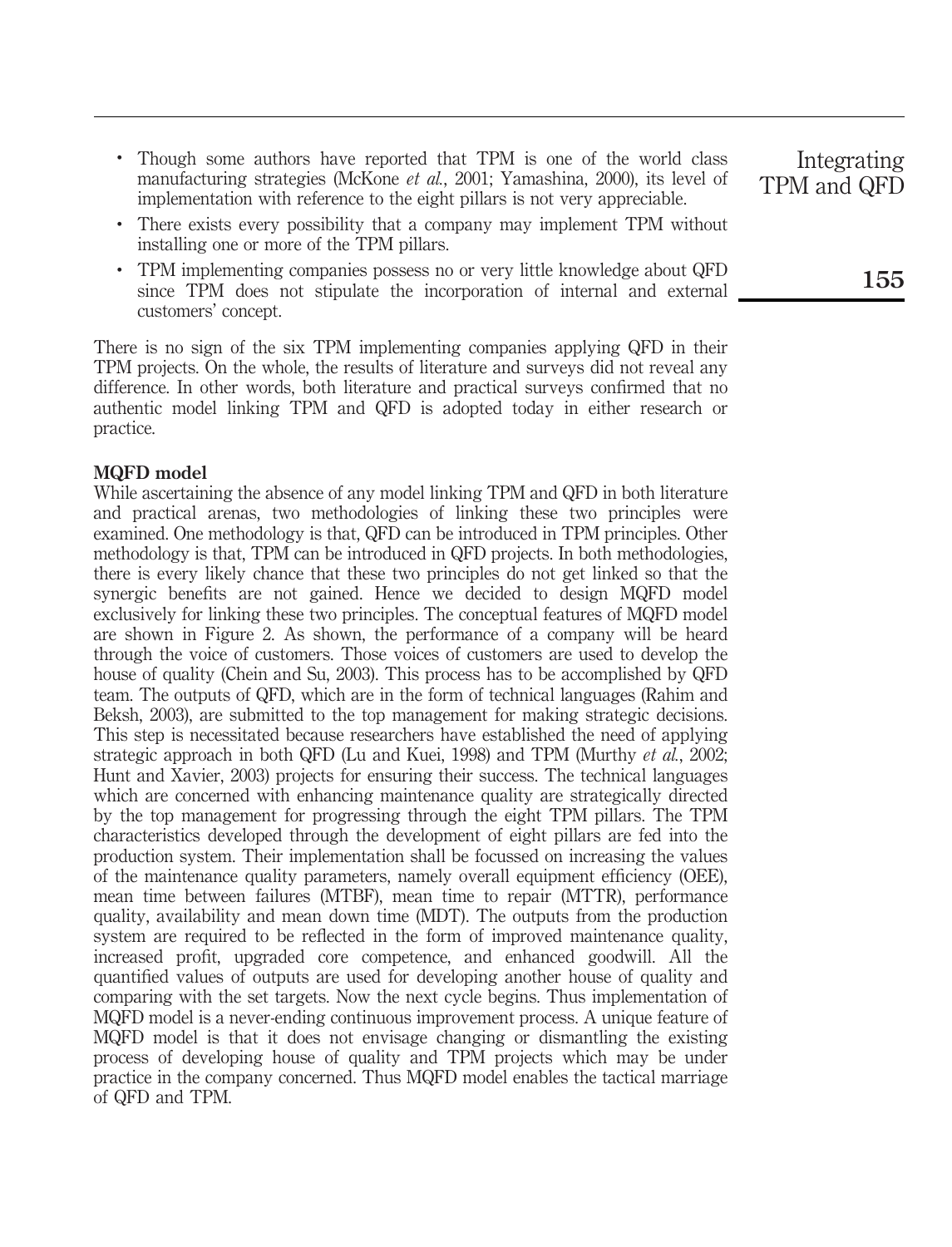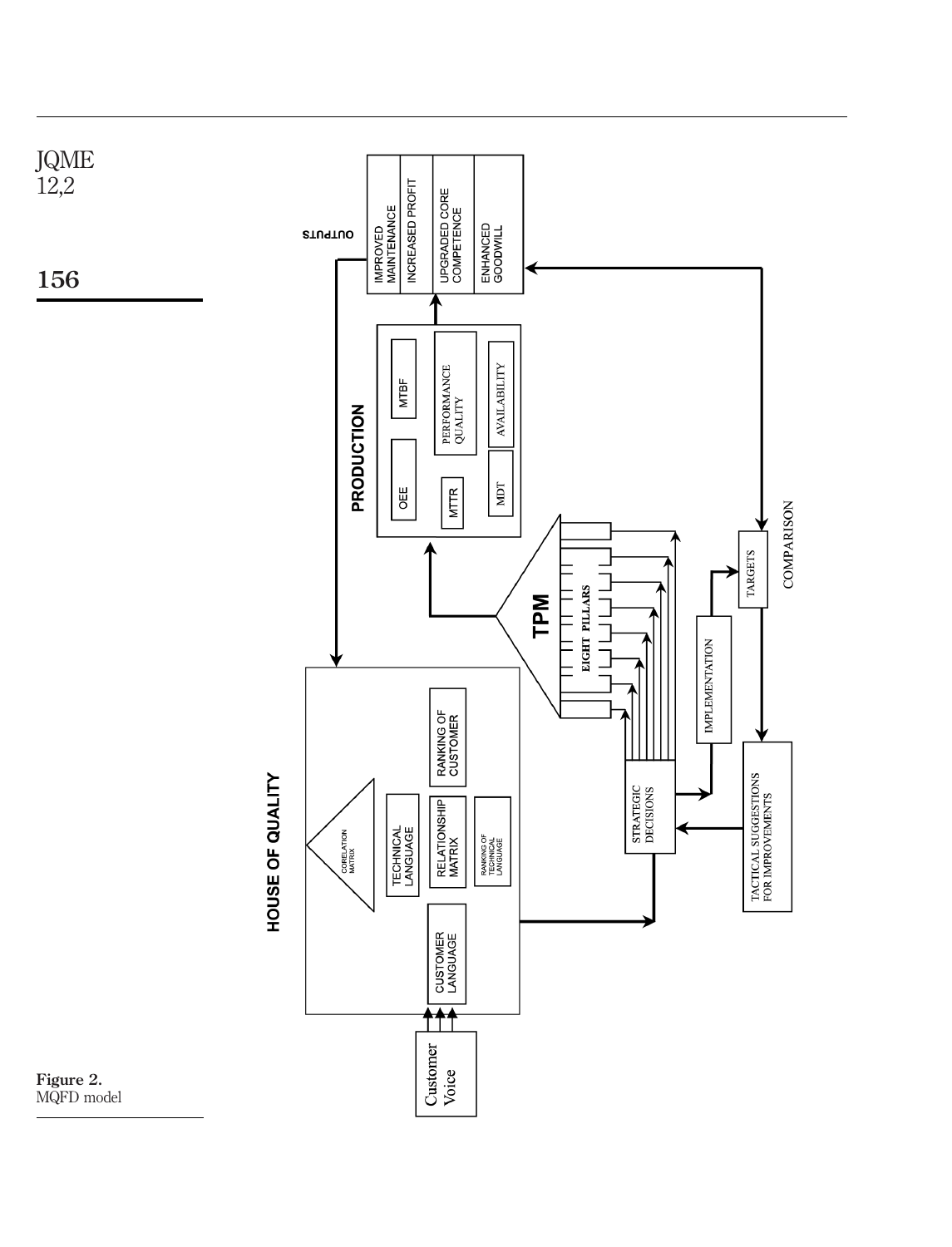### Case study

In order to examine the implementation aspects of MQFD, a case study was carried out in a maintenance intensive automobile service station. This service station is located at Coimbatore city of India. This service station is run by the Tamil Nadu state Government of India. This service station is required to cater to the maintenance requirements of Tamil Nadu state Government's vehicles. This service station was chosen for the study because of the intense maintenance engineering activities being carried out in it. To begin with, the customer reaction was obtained using a questionnaire. The drivers of the vehicles are the customers of this service station. By making use of the long experience of the fifth author, the list containing the maintenance quality aspects was prepared. The drivers were asked to mark their reactions against those aspects. In total, the reactions from 14 drivers were collected pertaining to 20 maintenance quality aspects. The data collected through this questionnaire based survey is tabulated in Table I. As an example, the details of the data presented against serial number 1 in Table I are illustrated here. This question aimed to gather the reaction of each driver about the condition of the driver's seat of the vehicle. Out of the 14 drivers, three of them have mentioned "excellent", while five and six of them have mentioned that it is "good" and "average" respectively. None of them have felt that the driver's seat of the vehicle that they drive is in bad condition. The selection of maintenance quality aspect was prioritised on the basis of drivers' reactions in the order ranging from "Bad" to "Excellent". That is, the maintenance quality aspects in which "Bad" reactions dominate are given the highest priority in

|        |                                          |                       |      | Number of drivers' responses          |                |                    |                          |
|--------|------------------------------------------|-----------------------|------|---------------------------------------|----------------|--------------------|--------------------------|
| Serial | number Customers' voice                  | Excellent<br>priority | Good | Average<br>priority priority priority | Bad            | Priority<br>scores |                          |
| 1      | Condition of driver's seat               | 3                     | 5    | 6                                     |                | 31                 |                          |
| 2      | Condition of rear-view mirror            |                       | 11   | 1                                     | 1              | 30                 |                          |
| 3      | Condition of headlights                  |                       | 6    | 4                                     | 3              | 37                 |                          |
| 4      | Engine condition                         |                       | 6    | 3                                     |                | 31                 |                          |
| 5      | Condition of gearbox                     | 2                     |      | 4                                     |                | 32                 |                          |
| 6      | Condition of transmission                |                       | 8    | 4                                     | 1              | 34                 |                          |
|        | Condition of suspension/springs          |                       | 6    | 6                                     | 1              | 36                 |                          |
| 8      | Condition of tyres                       | 2                     | 7    | 3                                     | $\overline{2}$ | 33                 |                          |
| 9      | Condition of steering                    |                       | 6    | 5                                     | $\overline{2}$ | 36                 |                          |
| 10     | Condition of brakes                      |                       | 11   | 3                                     |                | 34                 |                          |
| 11     | Condition of clutch                      |                       | 12   | $\overline{2}$                        |                | 33                 |                          |
| 12     | Ride comfort                             |                       | 6    | 7                                     |                | 37                 |                          |
| 13     | Handling characteristics                 |                       | 11   | 1                                     |                | 30                 |                          |
| 14     | Oil leaks, if any                        |                       | 10   | 4                                     |                | 32                 |                          |
| 15     | Fuel efficiency                          |                       | 9    | 4                                     |                | 34                 |                          |
| 16     | Periodic maintenance                     | 1                     | 11   | $\overline{2}$                        |                | 29                 |                          |
| 17     | Response from maintenance department     |                       |      |                                       |                |                    |                          |
|        | about problems                           | 1                     | 8    | 5                                     |                | 32                 |                          |
| 18     | Control of repeated breakdowns           |                       | 9    | $\overline{4}$                        |                | 31                 |                          |
| 19     | Consideration of drivers' suggestions by |                       |      |                                       |                |                    |                          |
|        | maintenance personnel                    |                       | 9    | 4                                     | 1              | 34                 | Table I.                 |
| 20     | Skill of maintenance workers             | $\mathbf{1}$          | 9    | 3                                     | 1              | 32                 | Data on customers' voice |

Integrating TPM and QFD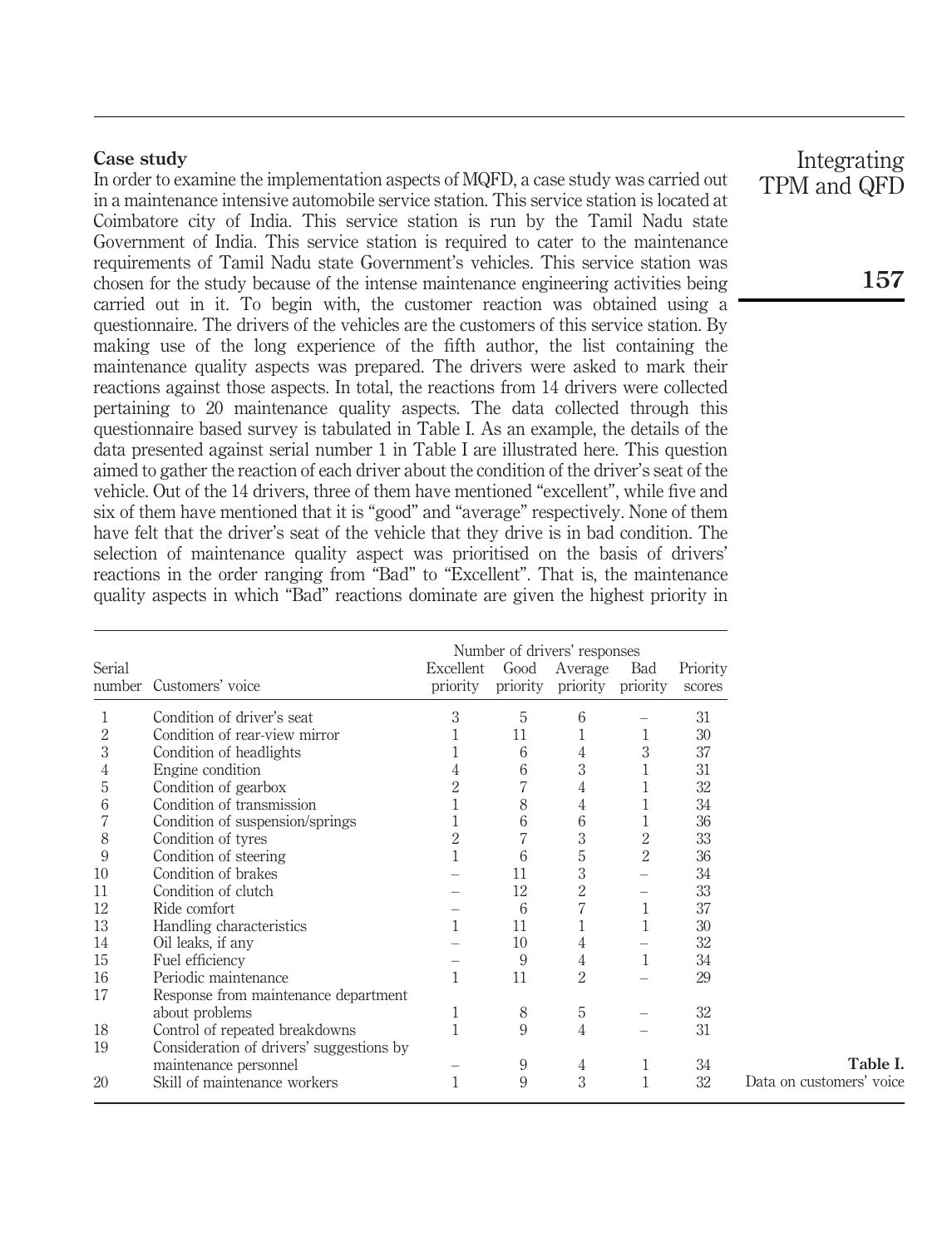choosing for subsequent study. It is gradually decreased from average to excellent reactions. The priorities were quantified by assigning weightages 1, 2, 3, and 4 for the reactions "Excellent", "Good", "Average" and "Bad" respectively. The priority thus computed has been entered in the last column of Table I. As a sample the computation of the expected value against the condition of the driver's seat is presented below.

Number of "Excellent" reactions  $\times$  1 + Number of "Good" reactions  $\times$  2

+ Number of "Average" reactions  $\times$  3 + Number of "Bad" reactions  $\times$  4

 $=(3 \times 1 + 5 \times 2 + 6 \times 3 + 3 \times 0) = 31.$ 

As shown in the last column of Table I, the "ride comfort" and "condition of the head light" shall be the highest priorities for choosing subsequent study since their score is 37. This score is the highest among all. These details were input into "House of quality"(Besterfield et al., 2004) shown in Figure 3.

After this, the technical languages numbering 32 was prepared by the fifth author. The driver's reactions (which are referred to customer voices in QFD terminology) and the technical languages were entered in rows and columns of the correlation matrix. The correlation between the customers' voice and technical languages were entered using three symbols, which are shown below:

- (1) Strong relationship  $= \blacksquare$
- (2) Medium relationship  $=\Delta$
- (3) Week relationship  $= \bullet$

In case of no relationship, the corresponding cell is left blank. These data were entered into the HoQ matrix shown in Figure 3. Followed by that the correlation matrix was developed using the same symbols used for constructing relationship matrix to bring out the correlation among technical languages. In order to quantify the relationships and correlate using numerical values, the pattern followed by Lu and Kuei (1999) for quantifying the relationships was used. Accordingly, the values 9, 3 and 1 were assigned to strong relationship/ correlation, medium relationship/ correlation, and week relationship/ correlation respectively. No values were assigned against blank cells. These values were used to compute customer-technical interactive scores and weighted correlated values. As a sample, the method of calculating customer-technical interactive score is illustrated here by considering the technical language "Good quality fuel". The relationship of customer voices (that is, drivers' reactions) namely "poor engine condition" and "poor fuel efficiency" against "good quality fuel" is indicated by the symbol  $\blacksquare$ , whose value is 9. While the relationship of repeated breakdown with "good quality fuel" is denoted by the symbol  $\Delta$ , whose value is 3. The customer technical interactive scores were calculated as follows.

#### Formula

*cmula*<br>Customer technical interactive score  $= \sum_{n=1}^n$  $i=1$ relationship values between

customer voice and technical lanuages  $\times$  expected value of customer voice where  $n$  refers to the number of customer voices.

JQME 12,2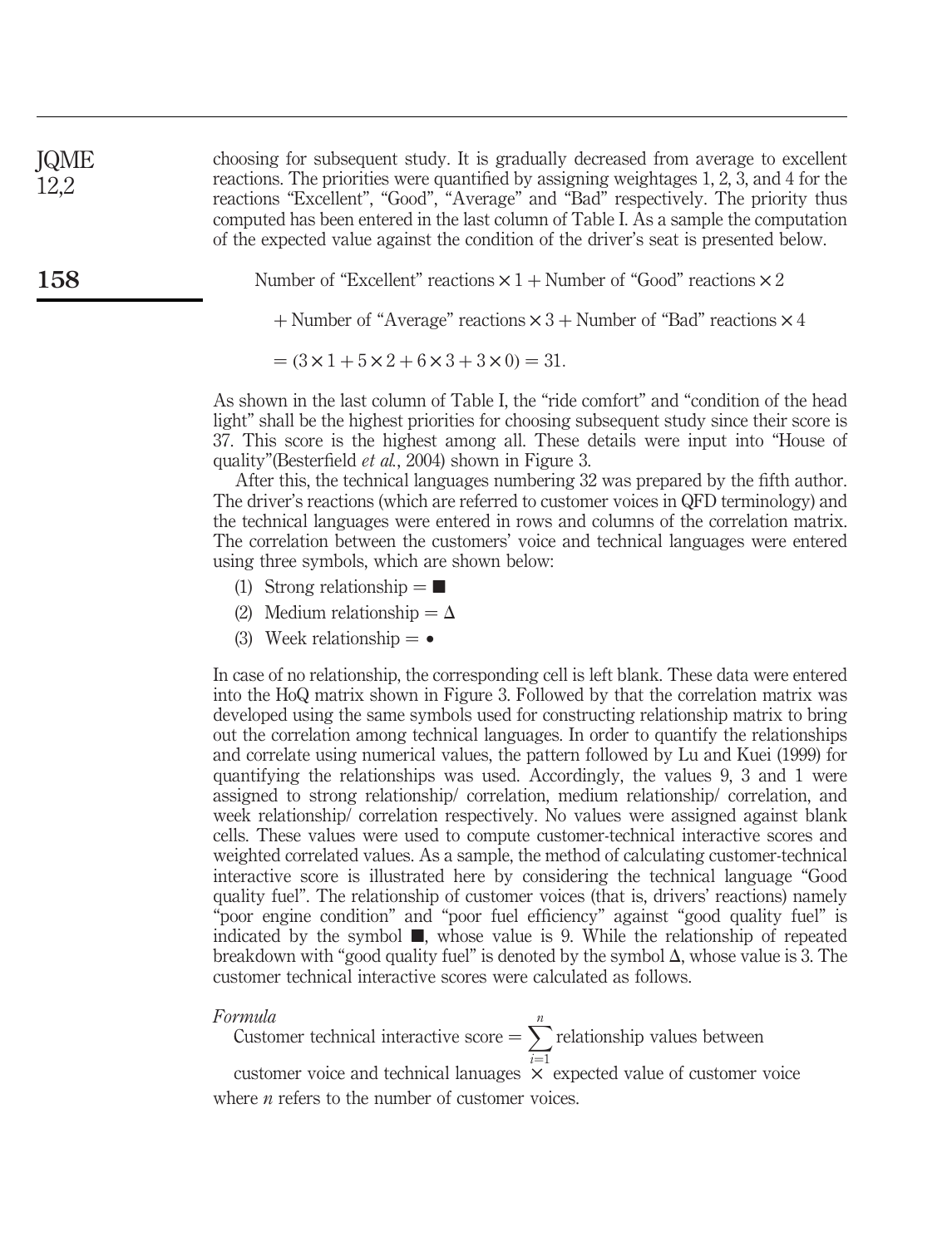

Note: CTI = Customer technical interactive score; CTL = Correlated weightage of the technical language

House of quality matrix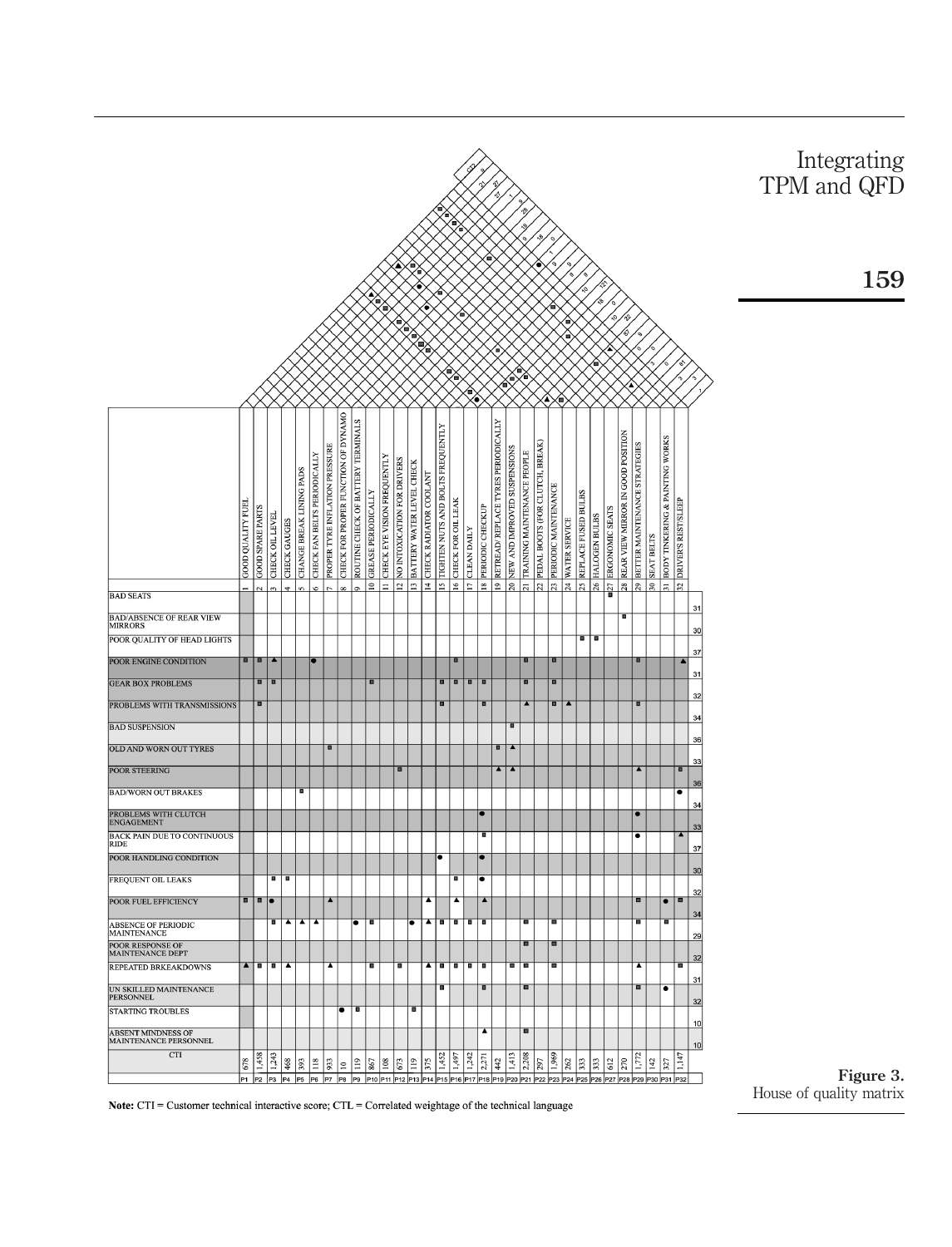| ىسىپ ر<br>12,2 | Customer technical interactive score for "good quality fuel"<br>$= 9 \times 13 + 9 \times 34 + 3 \times 31 = 678$                                                                                                                                                                                                                                                                                                                        |
|----------------|------------------------------------------------------------------------------------------------------------------------------------------------------------------------------------------------------------------------------------------------------------------------------------------------------------------------------------------------------------------------------------------------------------------------------------------|
| 160            | In order to visualize the relative weightages, the percentage normalized value of<br>customers technical interactive scores were computed as follows.                                                                                                                                                                                                                                                                                    |
|                | Formula                                                                                                                                                                                                                                                                                                                                                                                                                                  |
|                | Percentage normalized value of customers technical interactive score                                                                                                                                                                                                                                                                                                                                                                     |
|                |                                                                                                                                                                                                                                                                                                                                                                                                                                          |
|                | $=\frac{\text{Customer technical interactive score} \times 100}{\text{Sum of customer technical interactive score}}$                                                                                                                                                                                                                                                                                                                     |
|                | Example                                                                                                                                                                                                                                                                                                                                                                                                                                  |
|                | Percentage normalized score of customers technical interactive score the                                                                                                                                                                                                                                                                                                                                                                 |
|                | technical voice "good quality fuel" = $(678/25551) \times 100 = 2.65$                                                                                                                                                                                                                                                                                                                                                                    |
|                | These computed scores are displayed in Table II. The weighted correlated value is<br>calculated by summing the values of correlations. As shown in Figure 3, the weighted<br>correlated value against the technical parameter "good quality fuel" is 3.<br>In order to visualize the relative weightages of technical correlation, the percentage<br>normalized value of correlated weights were calculated using the following formula. |
|                | Percentage normalized value of correlated weightage                                                                                                                                                                                                                                                                                                                                                                                      |
|                | Correlated weightage of the technical language $\times 100$                                                                                                                                                                                                                                                                                                                                                                              |
|                | Sum of correlated weightages                                                                                                                                                                                                                                                                                                                                                                                                             |

Example

**Example** 

**JOME** 

Percentage normalized of correlated weightage against the technical parameter "good quality fuel" =  $9/572 \times 100 = 1.57$ 

Both percentage normalized score of customers technical interactive score and percentage normalized value of correlated weightage have been added and entered in the side of correlation matrix of HoQ and are termed as total normalized values.

The fifth author was interviewed to spell out the technical descriptors. These are given code numbers P1, P2, P3, ... P32. Though his intension was to prioritise the implication of technical requirements based on percentage normalized value of correlated weightage, he expressed the feasibility of implementing all the technical requirements.

According to the MQFD model (see Figure 2) the fifth author was asked to make strategic decisions to either direct the technical requirements towards the TPM eight pillars implementation or an immediate and direct implementation. Such decisions taken by him are portrayed in Tables III and IV. However these technical requirements could not be implemented in this service station because it is an Indian state government run public sector, which requires decision making by the top level committee by following long democratic procedures. Hence the fifth author was asked to anticipate the result of implementing the MQFD by considering the six maintenance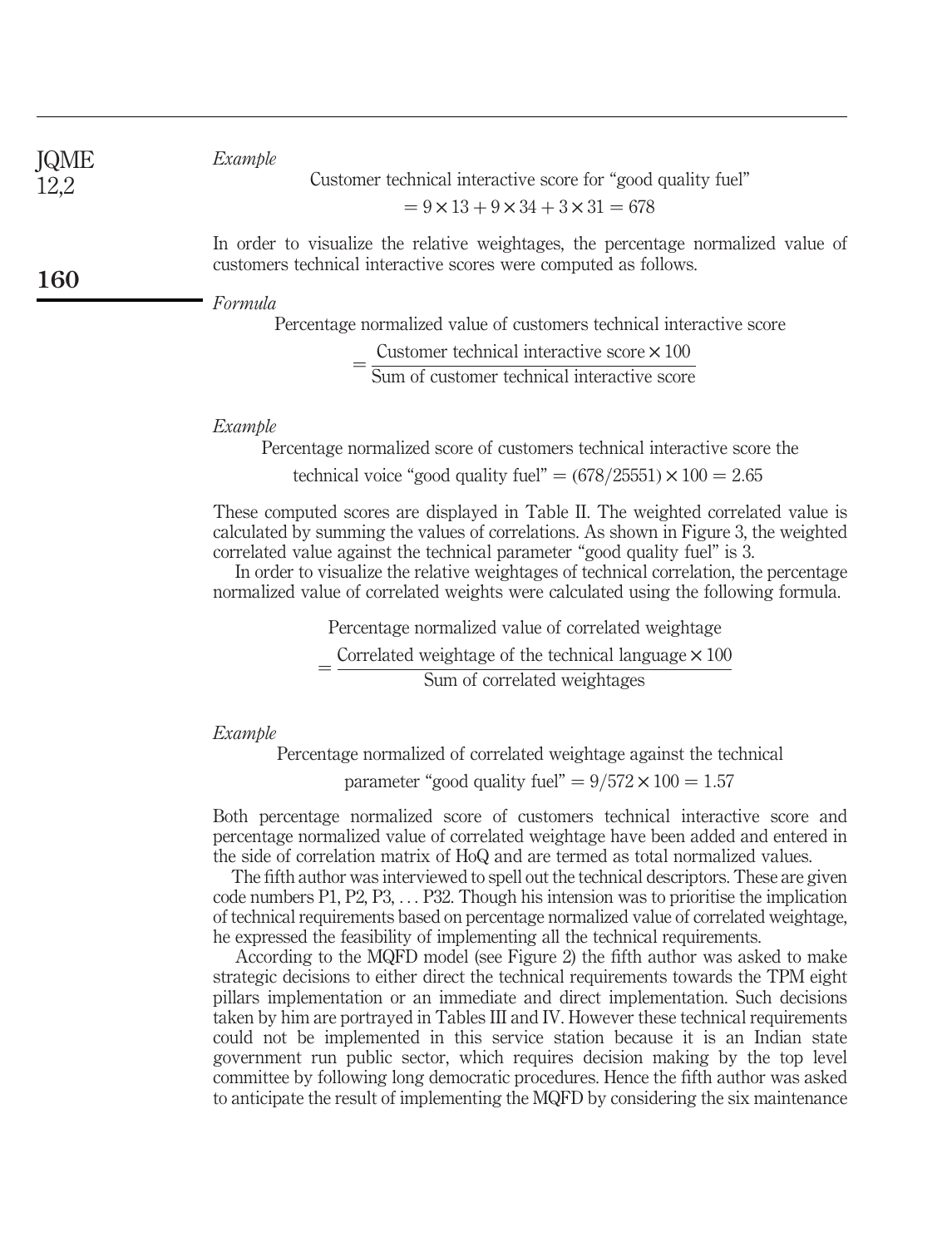| number<br>Serial                                   | Technical descriptors                           | Customer technical<br>interactive score<br>$\ominus$ | technical interactive score<br>Percentage normalized<br>value of customers'<br>$\widehat{\mathfrak{D}}$ | Correlated weightage of<br>the technical language<br>ම | Percentage normalized<br>value of correlated<br>weightage<br>$\bigoplus$ | $(2) + (4)$<br>Sum of         |
|----------------------------------------------------|-------------------------------------------------|------------------------------------------------------|---------------------------------------------------------------------------------------------------------|--------------------------------------------------------|--------------------------------------------------------------------------|-------------------------------|
|                                                    | Good quality fuel<br>Good spare parts           | $678$<br>1,458                                       |                                                                                                         | ာ                                                      | 1.57<br>3.67                                                             | 4.22                          |
| 1234567                                            | Check oil level                                 | 1,243                                                | $0.588378$<br>$0.788378$                                                                                | $\frac{27}{27}$                                        | 4.72                                                                     | 9.38                          |
|                                                    |                                                 | 468                                                  |                                                                                                         |                                                        | 4.72                                                                     |                               |
|                                                    | Change brake lining pads<br>Check gauges        | 393                                                  |                                                                                                         |                                                        |                                                                          | $3.503$<br>$0.703$<br>$0.503$ |
|                                                    | Check fan belts periodically                    | 118                                                  |                                                                                                         | $\overline{\phantom{0}}$                               | $0.16$<br>$1.57$                                                         |                               |
|                                                    | Proper tyre inflation                           |                                                      |                                                                                                         |                                                        |                                                                          |                               |
|                                                    | pressure                                        | 933                                                  | 3.65                                                                                                    | 28                                                     | 4.89                                                                     | 8.54                          |
| $\infty$                                           | per function of<br>Check for pro                |                                                      |                                                                                                         |                                                        |                                                                          |                               |
| G                                                  | Routine checkup of battery<br>alternator/dynamo | $\Box$                                               | 0.04                                                                                                    | 18                                                     | 3.15                                                                     | 3.19                          |
|                                                    | terminals                                       | 119                                                  | 0.47                                                                                                    |                                                        | 1.57                                                                     | 2.04                          |
|                                                    | Grease periodically                             |                                                      | 3.39                                                                                                    | $\circ$ $\frac{\infty}{10}$                            | 3.15                                                                     | 6.54                          |
| $\Xi$                                              | Check eye vision frequently                     | 225<br>1982                                          | 0.42                                                                                                    |                                                        | 0.00                                                                     | 0.42                          |
|                                                    | No intoxication for drivers                     |                                                      | 2.63                                                                                                    |                                                        | 0.18                                                                     |                               |
| $2241$                                             | Battery water level check                       | 119                                                  | 0.46                                                                                                    | ာ ၁                                                    | $1.57$<br>1.57                                                           | $\frac{2.81}{2.03}$           |
|                                                    | Check radiator coolant                          |                                                      | 1.47                                                                                                    |                                                        |                                                                          | 3.04                          |
|                                                    | Tighten nuts and bolts                          |                                                      |                                                                                                         |                                                        |                                                                          |                               |
|                                                    | frequently                                      | ,452                                                 | 5.68                                                                                                    | ာ တ                                                    |                                                                          |                               |
| 9599                                               | l leak<br>Check for oil                         | 1,497                                                | 5.86                                                                                                    |                                                        | $\frac{157}{157}$                                                        | $743$<br>$743$<br>$661$       |
|                                                    | Clean daily                                     | 1,242                                                | 4.86                                                                                                    | $\Box$                                                 |                                                                          |                               |
|                                                    | Periodic checkup                                | 2,271                                                | 8.88                                                                                                    | 121                                                    | 21.15                                                                    | 30.03                         |
|                                                    | Retread/replace tyres as                        |                                                      |                                                                                                         |                                                        |                                                                          |                               |
|                                                    | needed                                          | 442                                                  | 1.73                                                                                                    | $^{18}$                                                | 3.15                                                                     | 4.88                          |
| $\approx$                                          | New and improved                                |                                                      |                                                                                                         |                                                        |                                                                          |                               |
| $\overline{\mathcal{L}}$                           | suspensions                                     | 1,413                                                | 5.53                                                                                                    | $\circ$                                                | 0.00                                                                     | 5.53                          |
|                                                    | intenance<br>Training ma<br>personnel           | 2,208                                                | 8.64                                                                                                    | $\Box$                                                 | 1.75                                                                     | 10.39                         |
|                                                    |                                                 |                                                      |                                                                                                         |                                                        |                                                                          | $_{(continued)}$              |
|                                                    |                                                 |                                                      |                                                                                                         |                                                        |                                                                          |                               |
|                                                    |                                                 |                                                      |                                                                                                         |                                                        |                                                                          |                               |
|                                                    |                                                 |                                                      |                                                                                                         |                                                        |                                                                          |                               |
|                                                    |                                                 |                                                      |                                                                                                         |                                                        |                                                                          |                               |
| Technical descriptors and<br>their computed scores |                                                 |                                                      |                                                                                                         |                                                        |                                                                          | Integrating<br>TPM and QFD    |
|                                                    |                                                 |                                                      |                                                                                                         |                                                        |                                                                          |                               |
|                                                    | Table II.                                       |                                                      |                                                                                                         |                                                        | 161                                                                      |                               |
|                                                    |                                                 |                                                      |                                                                                                         |                                                        |                                                                          |                               |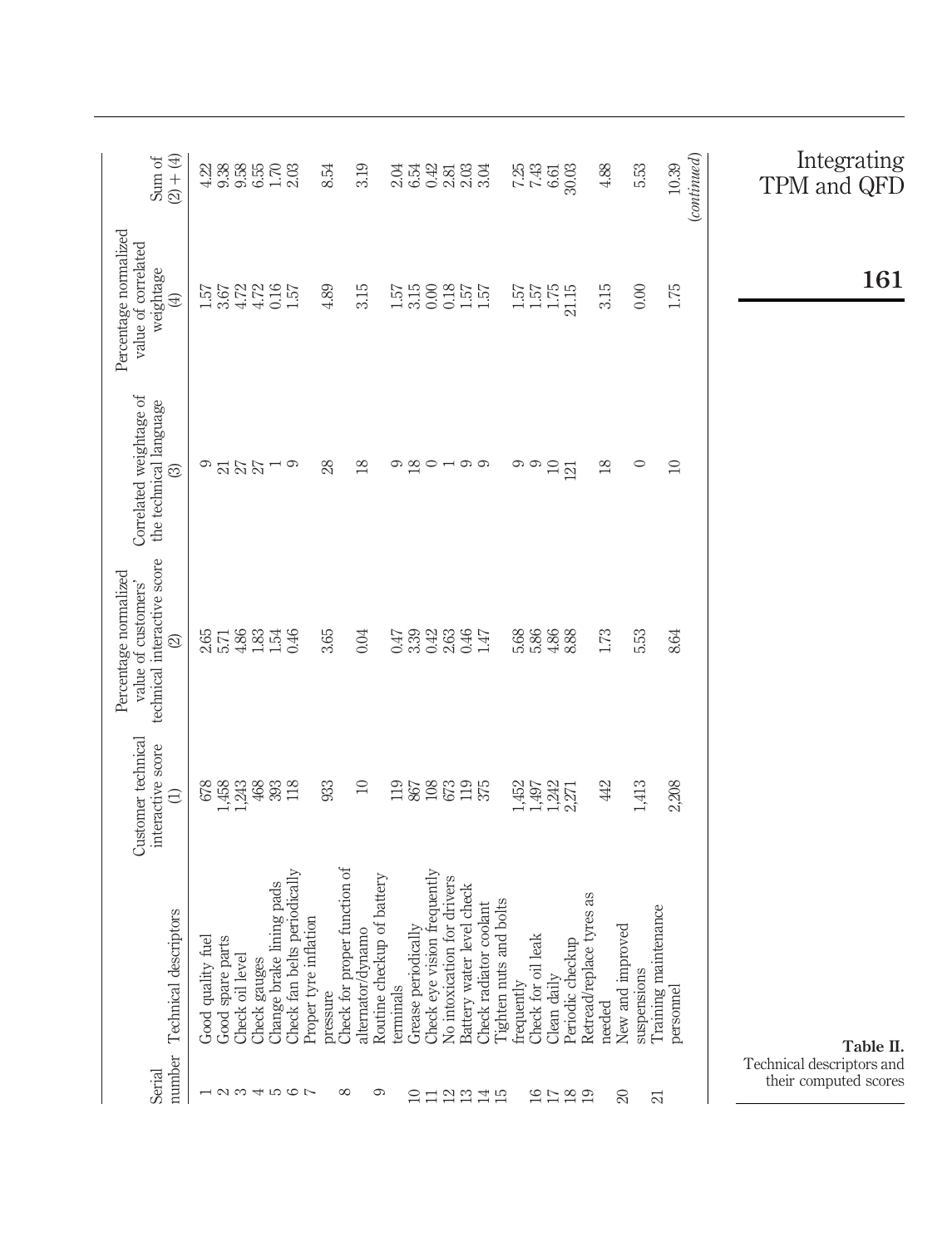| JQME<br>12,2 | $(2) + (4)$<br>Sum of                                                                                   | 501<br>02160<br>521601<br>52161<br>$\begin{array}{c} 21.10 \\ 1.08 \end{array}$<br>$1.06\,$<br>$\frac{1.80}{4.66}$                                                                                                                                                                                                 |
|--------------|---------------------------------------------------------------------------------------------------------|--------------------------------------------------------------------------------------------------------------------------------------------------------------------------------------------------------------------------------------------------------------------------------------------------------------------|
| 162          | Percentage normalized<br>value of correlated<br>weightage<br>$\bigoplus$                                | 14.16<br>0.52<br>$0.52$<br>$0.18$<br>$\begin{array}{c} 385 \\ 381 \\ 157 \\ 000 \\ 000 \\ \end{array}$<br>$0.00$                                                                                                                                                                                                   |
|              | Correlated weightage of<br>the technical language<br>ි                                                  | $\frac{1}{2}$ $\frac{1}{2}$ $\frac{1}{2}$ $\frac{1}{2}$ $\frac{1}{2}$<br>$\circ$<br>S<br>က<br>81                                                                                                                                                                                                                   |
|              | technical interactive score<br>Percentage normalized<br>value of customers'<br>$\widehat{\mathfrak{D}}$ | $178888$<br>$17371128$<br>1.06<br>6.94<br>0.56<br>$1.28$<br>$4.48$                                                                                                                                                                                                                                                 |
|              | Customer technical<br>interactive score<br>$\ominus$                                                    | $1.772 \newline 142$<br>270<br>$\frac{327}{1147}$<br>297                                                                                                                                                                                                                                                           |
|              | Technical descriptors                                                                                   | g and painting<br>rror in good<br>Pedal boots (for clutch,<br>Periodic maintenance<br>Water service<br>Replace fused bulbs<br>position<br>Better maintenance<br>Drivers' rest/sleep<br>brake, gas pedal)<br>Halogen bulbs<br>Ergonomic seats<br>Body tinkerin<br>Rear-view mi<br>Seat belts<br>strategies<br>works |
| Table II.    | number<br>Serial                                                                                        | 22<br>335858<br>29<br>$\frac{2}{31}$<br>32                                                                                                                                                                                                                                                                         |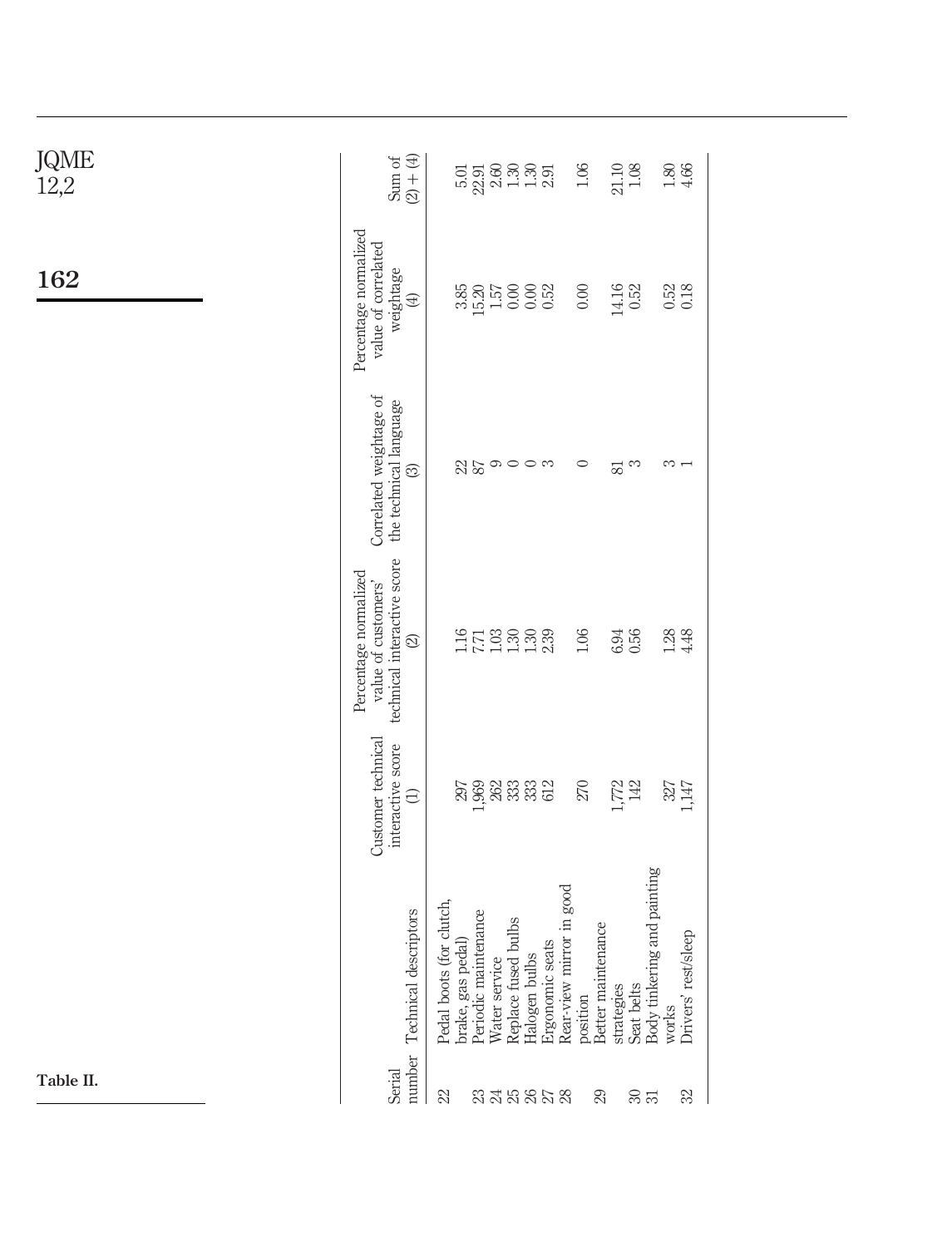quality parameters of MQFD model. In order to compare the present and future performance, the past data of ten vehicles serviced by the service station were collected. A sample data collected on a vehicle is shown in Table V. The sample calculations of maintenance quality parameters (Chan et al., 2005; Juran and Gryna, 1997) are presented in the subsequent subsections.

### Availability

Availability is a measure of what percentage of the total time the vehicle is available for use. It is calculated using the following formula:

| Technical languages                                 | Actions to be taken                                                                                                                                                                                                                   |                                                                |
|-----------------------------------------------------|---------------------------------------------------------------------------------------------------------------------------------------------------------------------------------------------------------------------------------------|----------------------------------------------------------------|
| Periodical check up<br>Good spare parts             | Conduct once in every six months<br>Always buy spare parts from original equipment                                                                                                                                                    |                                                                |
| Good quality fuel                                   | manufacturers<br>Fuel should be purchased from government owned depots<br>only                                                                                                                                                        |                                                                |
| Proper tyre inflation pressure                      | Tyre inflation pressure has to be checked periodically for<br>each vehicle. The frequency of checking has to be decided as                                                                                                            |                                                                |
| Check gauges                                        | per the recommendation of the manufacturers<br>Gauges are to be checked by both drivers and maintenance<br>personnel immediately after the engine is started                                                                          |                                                                |
| Check fan belts periodically                        | Fan belt should not be loose. This has to be checked when<br>the alternator/dynamo is not functioning. Due to this,<br>battery will not get charged. This will result in engine<br>starting troubles                                  |                                                                |
| Routine check-up of battery terminals               | This has to done once in a week. This is to remove any scale<br>formation                                                                                                                                                             |                                                                |
| Grease periodically                                 | Greasing has to be done at specified points. This has to be<br>done after every 1,500 kilometers of ride. The purpose of<br>greasing is to prevent wear and tear of machinery parts and<br>severe vibrations                          |                                                                |
| Battery water level check<br>Check radiator coolant | This can help to enhance the life of the battery<br>This avoids the corrosion of aluminum parts and hence the<br>life of the waterpump and cylinder head assembly can be                                                              |                                                                |
| Retread/replace tyres as needed                     | improved. The frequency of checking is once in every week<br>Tyres have to be replaced for every 55,000 to 60,000<br>kilometers. Retreading has to be done after 25,000<br>kilometers or when tyre is worn out which ever is earliest |                                                                |
| Replace fused bulbs                                 | Replacement of fused bulbs and other electrical accessories<br>has to be done when they fail                                                                                                                                          |                                                                |
| Body tinkering and painting works                   | This has to be done according to the decision of the<br>competent authority which will be based up on the situation<br>or body condition                                                                                              |                                                                |
| Pedal boots (for clutch, brake and gas<br>pedal)    | This has to be done as a routine maintenance practice                                                                                                                                                                                 |                                                                |
| Check for proper function of<br>alternator/dynamo   | Fan belt should not be loose. This has to be checked when<br>the alternator/dynamo is not functioning. Due to this,<br>battery will not get charged. This will result in engine<br>starting troubles                                  | Table III.<br>Technical languages<br>which are not required to |
| Halogen bulbs                                       | It is used for visible lighting. Replacement has to be done as<br>and when bulbs fail                                                                                                                                                 | pass through the TPM<br>pillars                                |

Integrating TPM and QFD

163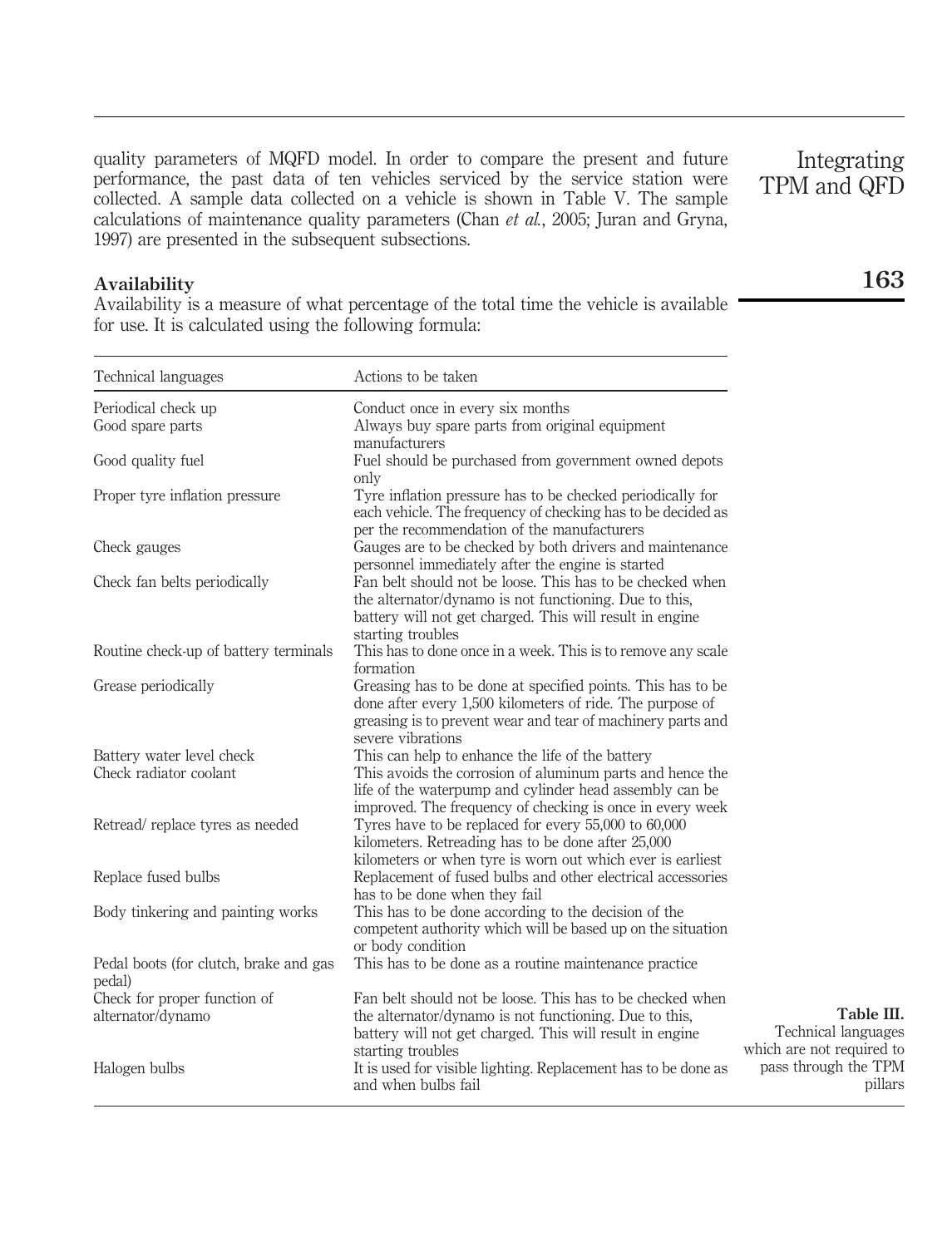| <b>JQME</b>                                                                            | Technical languages                        | Actions to be taken                                                                                                                                                                                                                                                                                                                                                                             |
|----------------------------------------------------------------------------------------|--------------------------------------------|-------------------------------------------------------------------------------------------------------------------------------------------------------------------------------------------------------------------------------------------------------------------------------------------------------------------------------------------------------------------------------------------------|
| 164                                                                                    | Training maintenance people                | When a new vehicle is purchased, training should be.<br>imparted to drivers/maintenance personnel. They<br>should be deputed to attend those training sessions<br>which will be conducted by the authorize dealers.<br>This is achieved by the pillar "education and                                                                                                                            |
|                                                                                        | Check for oil leak                         | training"<br>This has to be checked daily before the vehicle is<br>being put into use. This has to be done through the                                                                                                                                                                                                                                                                          |
|                                                                                        | Tighten nuts and bolts frequently          | pillar "education and training"<br>Everyday before starting the vehicle, nuts and bolts<br>are to be checked and if any looseness found they are<br>to be tightened. This has to be done by the<br>implementation of the pillar "autonomous                                                                                                                                                     |
|                                                                                        | Check oil level                            | maintenance"<br>This has to be implemented by the pillar                                                                                                                                                                                                                                                                                                                                        |
|                                                                                        | Change brake lining pads                   | "autonomous maintenance"<br>Checking of brakes has to de done when there are<br>complaints from the drivers. In addition to that,<br>break lining pads are to be replaced once in every                                                                                                                                                                                                         |
|                                                                                        | Check eye vision of the drivers frequently | 20,000 kilometers of running. It has to be done by<br>implementation of the pillar "planned maintenance"<br>Drivers have to ensure that their eye vision is good.<br>They have to have a check-up every year. In addition<br>to that, drivers above the age of 40 are needed to<br>complete health checkups every year. This has to be<br>done by implementation of the pillar "safety, health" |
|                                                                                        | Ergonomic seats                            | and environment"<br>The seat designs of drivers are to be changed as per<br>the ergonomics requirements. In addition, drivers<br>should be instructed to use seat belts. This has to be<br>implemented by the pillar, "safety, health and                                                                                                                                                       |
|                                                                                        | Drivers' rest/sleep                        | environment"<br>Drivers are advised to avoid night driving as far as<br>possible, especially during peak sleeping hours. This<br>has to be implemented by the pillar, "safety, health<br>and environment"                                                                                                                                                                                       |
|                                                                                        | Rear-view mirror in good position          | This has to be adjusted by the drivers before starting<br>the engine. This has to be implemented by the pillar,<br>"autonomous maintenance"                                                                                                                                                                                                                                                     |
|                                                                                        | No intoxication for drivers                | Drivers are instructed to avoid alcohol. This has to be                                                                                                                                                                                                                                                                                                                                         |
|                                                                                        | Clean daily                                | implemented by the pillar "education and training"<br>Vehicles have always to be clean. For that daily<br>cleaning is essential. Cleaning has to be done by<br>drivers. Extreme care has to be taken in the                                                                                                                                                                                     |
| Table IV.<br>Technical languages,<br>which are required to<br>pass through TPM pillars | Periodic maintenance                       | conditions of wind screen and glasses<br>This has to be executed in the interval of every three<br>months. This is very important in the case of vehicles<br>which are used in hilly terrains. This has to be<br>implemented by the pillar, "planned maintenance"<br>( <i>continued</i> )                                                                                                       |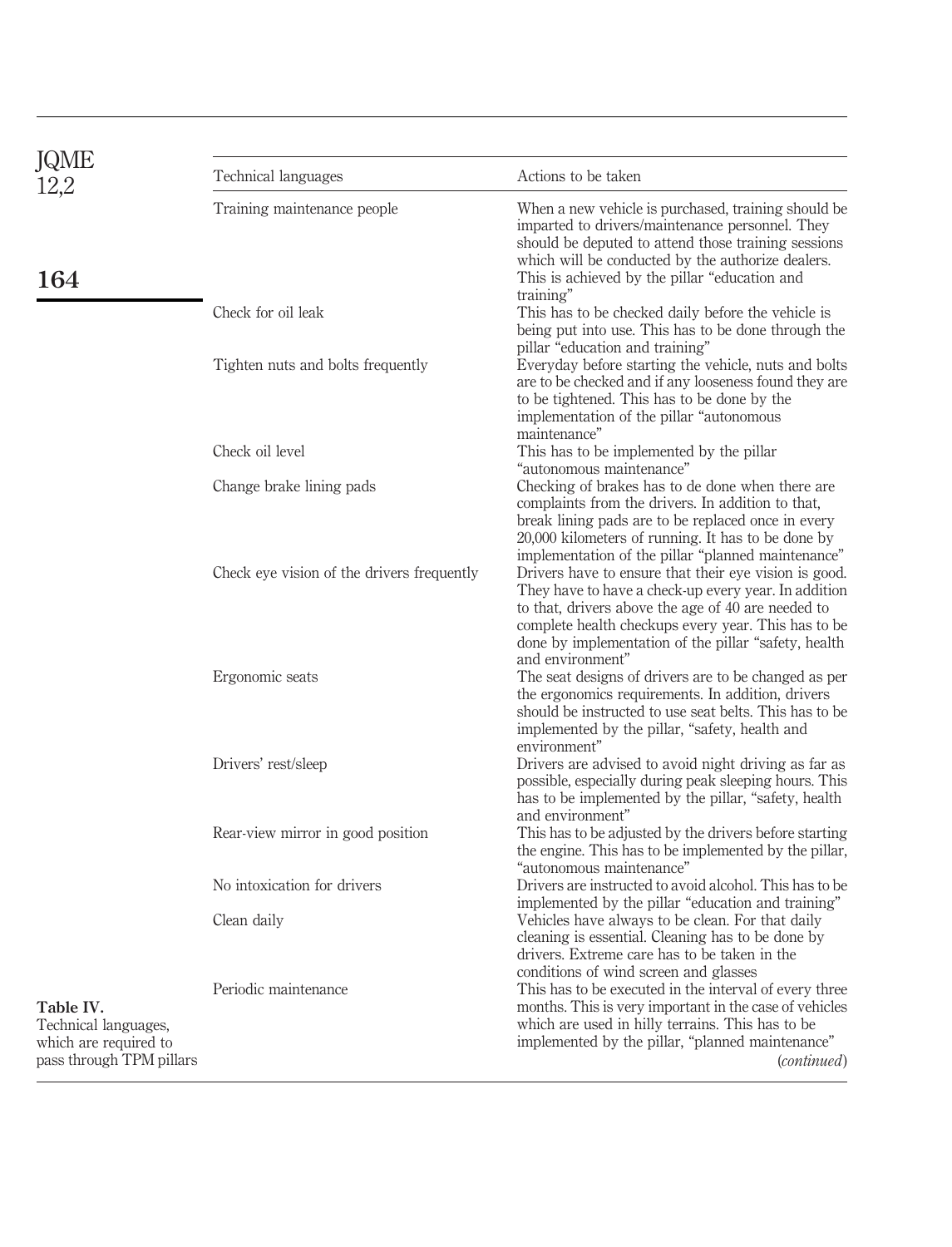| Technical languages           | Actions to be taken                                                                                                                                                 | Integrating |
|-------------------------------|---------------------------------------------------------------------------------------------------------------------------------------------------------------------|-------------|
| Seat belts                    | Drivers are instructed to use seat belts. This has to be<br>implemented by the pillar, "education and training"                                                     | TPM and QFD |
| Better maintenance strategies | Maintenance personnel should be imparted training<br>once in every six months. They should be trained                                                               |             |
|                               | about fuel economy, economic speed, conducting of<br>special classes by Indian oil corporation adds a lot in                                                        | 165         |
|                               | this regard. Their theme includes economic usage of<br>fuel and lubricants. People are deputed for the course<br>in every six months. This has to be implemented by |             |
| Water service                 | the pillar, "education and training"<br>It has to be done in every 1,600 kilometers. This has<br>to be implemented by the pillar, "planned"<br>maintenance"         |             |
| New and improved suspensions  | This has provided good cushioned effect for both<br>drivers as well as passengers. This has to be<br>implemented by the pillar, "safety, health and<br>environment" | Table IV.   |

| Serial number<br>of the vehicle | Date of arrival       | Date of release    | Downtime (days) |                      |
|---------------------------------|-----------------------|--------------------|-----------------|----------------------|
|                                 | 2003                  |                    |                 |                      |
|                                 | 20 March, 2003        | 20 March, 2003     |                 |                      |
|                                 | 02 June, 2003         | 19 June, 2003      | 18              |                      |
|                                 | 28 July, 2003<br>2004 | 28 July, 2003      |                 |                      |
|                                 | 20 January, 2004      | 13 February, 2004  | 24              |                      |
|                                 | 19 April, 2004        | 04 May, 2004       | 16              |                      |
|                                 | 22 July, 2004         | 04 August, 2004    | 13              |                      |
|                                 | 01 September, 2004    | 08 September, 2004 | 8               | Table V.             |
|                                 | 29 November, 2004     | 30 November, 2004  |                 | A portion of vehicle |
|                                 | 28 December, 2004     | 28 December, 2004  |                 | maintenance data     |

Availability  $=$  (Scheduled running time  $-$  Down time)/(Scheduled running time)

For example, for vehicle 1 during the year 2003:

Availability =  $[365 \text{ days} - (1 + 18 + 1) \text{ days}] / 365 \text{ days}$  $= 94.98%$ 

# Mean down time (MDT)

MDT is the average down time of the vehicle. That is, the average time a vehicle would be out of service during a specified year once it breaks down or is brought for service. It will be generally the sum of down time and idle time.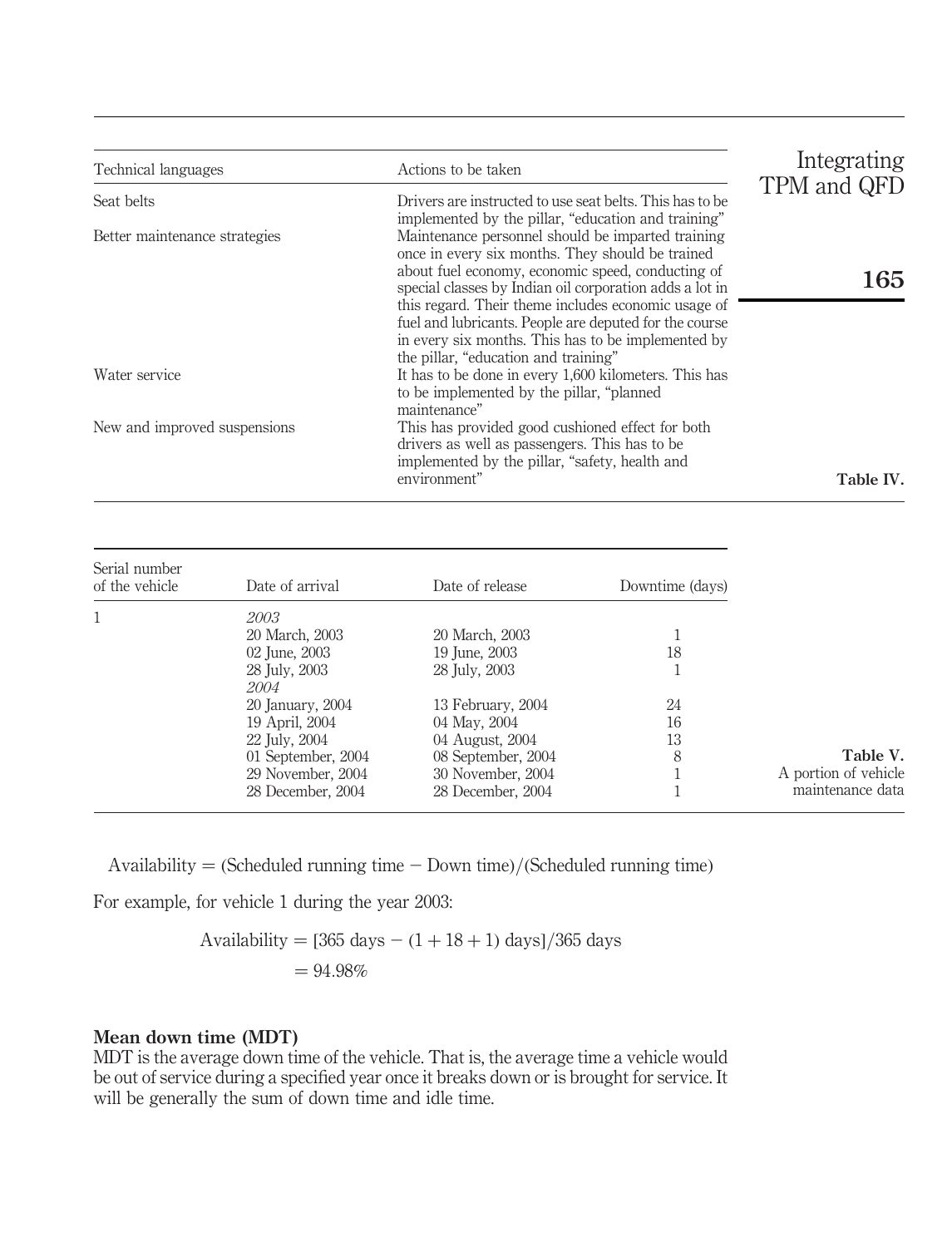| JQME | $MDT = Total down time/Number of breakdowns or service entries$ |
|------|-----------------------------------------------------------------|
| 12,2 | $= -10$ mm = $\sum$ (Down times)/(Number of down times)         |
|      | For vehicle 1 in 2003:                                          |
| 100  | $MDT = (1 + 18 + 1)$ days/3                                     |

Mean time between failures (MTBF)

MTBF is the average time a vehicle would run trouble-free before experiencing any sort of failure. In our situation, information was available only regarding the cases of failure where the vehicle was brought into the workshop for maintenance. Hence, this was assumed accordingly.

 $= 6$  days

 $MTBF = \sum (TBF)/(N_f + 1)$  where  $TBF = Time$  between failures  $N_f$  = Number of failures

For vehicle 1 in 2003:

166

MTBF = 
$$
(80 + 72 + 39 + 173)
$$
 days/ $(3 + 1)$   
= 92 days

#### Mean time to repair (MTTR)

MTTR is the average time taken to repair a vehicle once it is brought into service. It is given by the following formula:

 $MTTR = Total repair time/Number of workshop visits$ 

In this workshop, we were unable to find data required to find total repair time. Hence, it was decided to take the time to repair as the amount of time the vehicle is laid back inside the workshop. This made MTTR equal to MDT.

#### Overall equipment efficiency (OEE)

OEE is an effective way of analyzing any vehicle. It is a product of availability, performance rate and quality rate, which are measures of equipment losses (Jonsson and Lesshammar, 1999). Thus, overall effectiveness of the vehicle was considered the ultimate tool in the measuring the success of TPM implementation in the company. It is given by the following formula:

 $OEE =$  Availability  $\times$  Performance rate  $\times$  Quality rate

Here, Performance Rate was given an assumed constant value of 0.90 and Quality Rate was given a value of 0.95.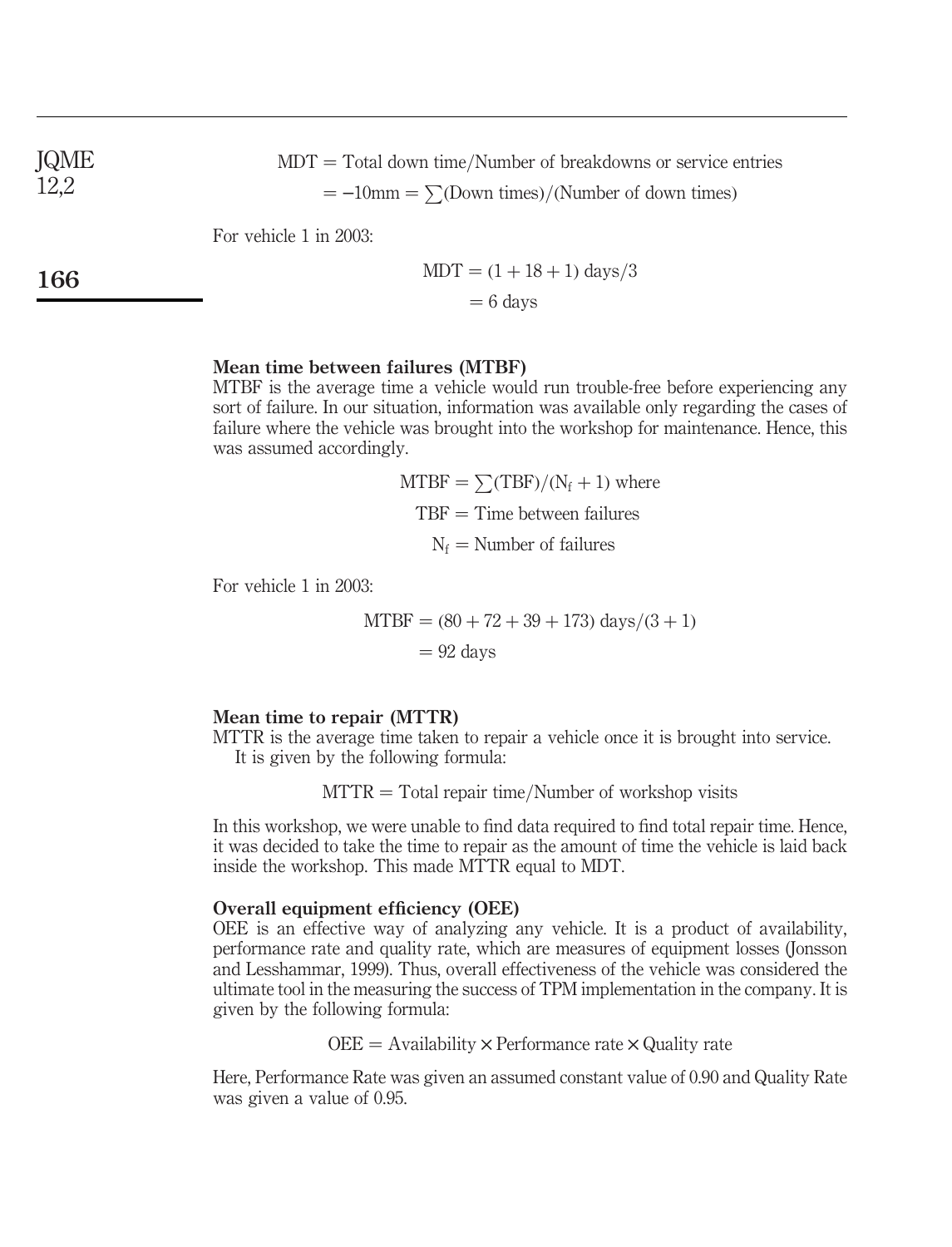Using these values, OEE for vehicle 1 in the year 2003 was calculated as follows:

$$
OEE = 94.98 \times 0.90 \times 0.95
$$
  
= 85.48%

Like the above, the values of maintenance quality parameters concerning the remaining nine vehicles were also computed. The fifth author was shown these values Then he was asked to imagine that MQFD was implemented and forecast the values for the year 2005. Those values (both computed and forecast) are shown in Table VI. As indicated, he anticipates improvement in maintenance quality of vehicles 1-5. He expects the retainment of maintenance quality values for vehicles 6-10. The reason he cites is that these vehicles are new and retaining the previous year's maintenance quality itself is a major achievement. Finally he was asked to declare the anticipated outputs of MQFD implementation. According to his forecast, there will be 5 percent improvement in maintenance quality and 20 percent increase in profit (due to less expenditure on maintenance activities). He is also confident that core competence will get upgraded from the current level of 2 in the Likert's scale of range 0-10 to the level of 7. Further he expects that the goodwill of the service station will enhance from the current level of 4 in the Likert's scale of range 0-10 to the level of 8. According to him, the core competence will be revealed through enhanced skill level of both maintenance staff and drivers, increased awareness over new maintenance methods and reduced number of breakdowns. The goodwill is revealed through increased owner satisfaction, reduced delivery time of vehicles, drivers' satisfaction and saving in fuel cost. These benefits closely coincide with the theoretical drawn predictions shown in Figure 1.

# Conclusion and scope for future work

Although maintenance engineering field had been dominant for several decades, its importance was highly enhanced due to the emanation of TPM principles. Before the evolution of TPM principles, maintenance engineering field was isolated from holistic operational performance of organizations. According to this approach, only technical aspects of maintenance engineering were adopted by personnel working in maintenance engineering department (Dekker, 1996; Sherwin, 2000). This approach also deviated maintenance engineering function from the main stream of organizational performance. On presumably realizing the importance of infusing TPM into the organizational working, Nakajima (1993) contributed TPM by linking maintenance engineering and total quality control principles. According to the current literature, the ideal goal of TPM is to nourish the synergic benefits of TQM and maintenance engineering (Hansson and Backlund, 2003). As a means of achieving goals, various TQM strategies are infused in TPM principles. Yet few TQM strategies are yet to be infused in TPM field. One among them is customer voice adoption. In the field of TQM, QFD is used to nourish customer appraisal. However the situation is different in TPM field wherein the sign of customer voice adoption is missing. In order to overcome this research and practice lacuna, the MQFD model is proposed in this paper. The implementation possibility of MQFD was checked in an Indian state government run Public sector service station. The reactions of the practitioners were very encouraging to infer that MQFD would be a feasible model for successfully implementing it and nourishing the synergic benefits of QFD and TPM. Future

Integrating TPM and QFD

167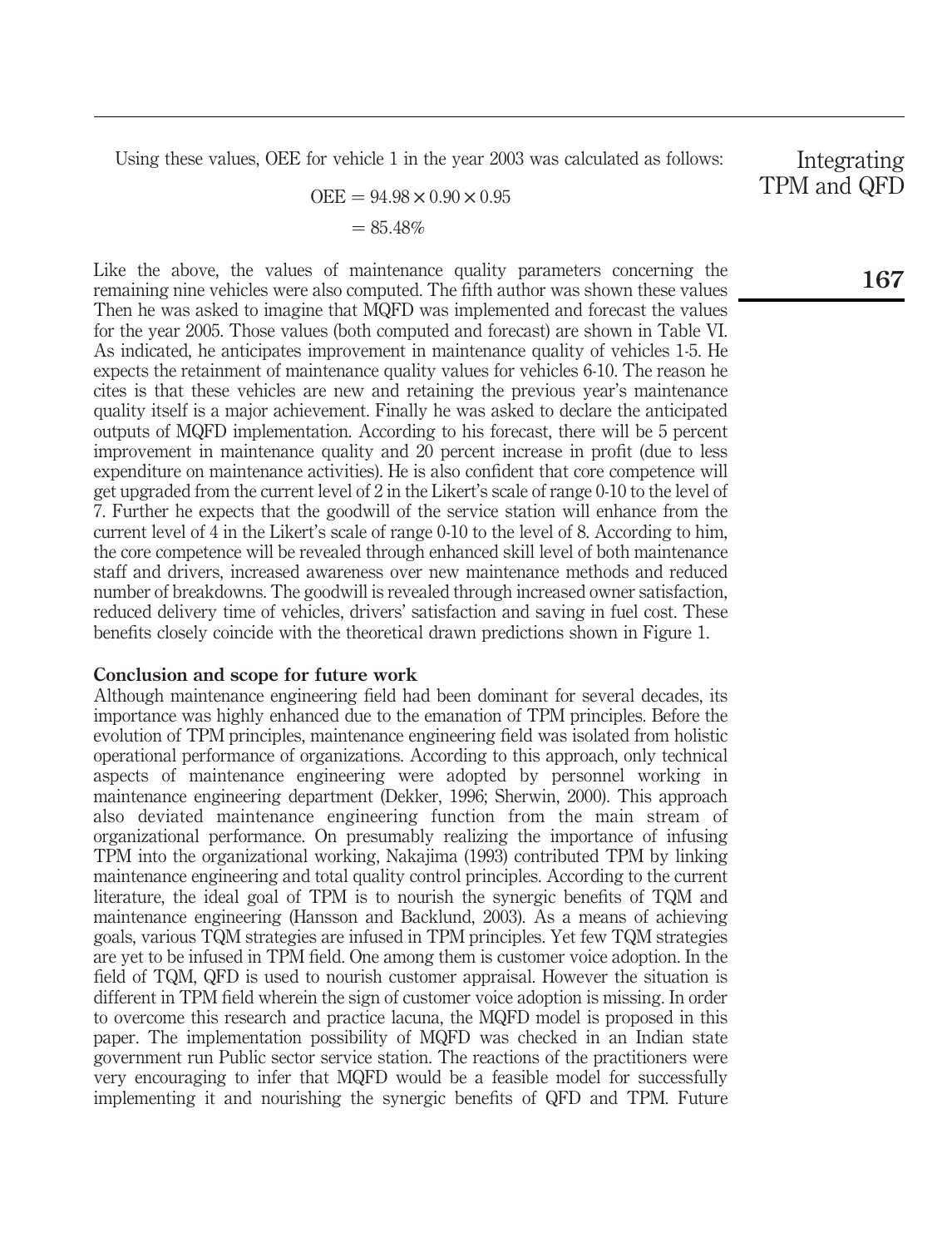| <b>JQME</b><br>12,2                                                          | Remarks                         | Slightly old   |                |                    | Slightly old   |                    | Slightly old |                                                                          |                            | Slightly old |      |                   | Old  |      |                           | <b>Old</b> |                          | New    |      |                            | Very New      |      | New                        |                         |                            | New                |                                                                                                                                                                                                                                                                                           |
|------------------------------------------------------------------------------|---------------------------------|----------------|----------------|--------------------|----------------|--------------------|--------------|--------------------------------------------------------------------------|----------------------------|--------------|------|-------------------|------|------|---------------------------|------------|--------------------------|--------|------|----------------------------|---------------|------|----------------------------|-------------------------|----------------------------|--------------------|-------------------------------------------------------------------------------------------------------------------------------------------------------------------------------------------------------------------------------------------------------------------------------------------|
| 168                                                                          | percentage<br>OEE In            | 85.48          | $74.67$        | 90.00              | 86.54<br>77.75 | 92.00              |              |                                                                          |                            |              |      |                   |      |      |                           |            |                          |        |      |                            |               |      |                            | 89.40<br>89.40<br>89.30 |                            | $80.55$<br>$86.18$ | 86.18                                                                                                                                                                                                                                                                                     |
|                                                                              | MTBF<br>(days)                  |                |                |                    |                |                    |              |                                                                          |                            |              |      |                   |      |      |                           |            |                          |        |      |                            |               |      |                            |                         |                            |                    | $\infty$ 5 $\leq$ 5 6 $\leq$ 7 8 9 $\leq$ 7 8 9 6 $\frac{31}{4}$ 6 $\frac{1}{2}$ $\frac{31}{2}$ $\frac{31}{2}$ 5 $\frac{1}{2}$ 6 $\frac{31}{2}$ 6 $\frac{31}{2}$ 6 $\frac{31}{2}$ 6 $\frac{31}{2}$ 6 $\frac{31}{2}$ 6 $\frac{31}{2}$ 6 $\frac{31}{2}$ 6 $\frac{31}{2}$ 6 $\frac{31}{2}$ 6 |
|                                                                              | (days)<br>IGIN                  |                | $OQD \sim$     |                    |                | $\frac{10}{5}$     |              | $\begin{array}{c}\n -\n -\n \alpha - \beta & \alpha \beta\n \end{array}$ |                            |              |      |                   |      |      |                           |            | $\frac{16}{10}$ to to to | అ      |      |                            | $\mathcal{C}$ |      |                            |                         | տ տ                        | ≘                  |                                                                                                                                                                                                                                                                                           |
|                                                                              | Availability in<br>percentage   | 94.98          | 82.97<br>96.00 |                    | 96.16<br>86.39 | 98.00              |              | 99.27<br>97.72                                                           |                            |              |      |                   |      |      |                           |            |                          |        |      |                            |               |      |                            |                         |                            |                    | ន្ទ្រី ដូច្នេស<br>មិនមន្ទ្រី<br>មិនមន្ទ្រី                                                                                                                                                                                                                                                |
|                                                                              | Year                            | 2003           | 2004           | 2005 (Anticipated) | 2003<br>2004   | 2005 (Anticipated) | 2003         | 2004                                                                     | 2005 (Anticipated)<br>2003 |              | 2004 | 2005(Anticipated) | 2003 | 2004 | 2005(Anticipated)<br>2003 | 2004       | 2005(Anticipated)        | 2003   | 2004 | 2005 (Anticipated)<br>2003 |               | 2004 | 2005 (Anticipated)<br>2003 | 2004                    | 2005 (Anticipated)<br>2003 |                    | 2005 (Anticipated)<br>2004                                                                                                                                                                                                                                                                |
| Table VI.<br>Tangible parameters to<br>measure the success of<br><b>MQFD</b> | Serial number<br>of the vehicle | $\overline{ }$ |                |                    | $\sim$         |                    | S            |                                                                          |                            | 4            |      |                   | 5    |      |                           | $\circ$    |                          | $\sim$ |      |                            | $\infty$      |      | $\infty$                   |                         |                            | $10$               |                                                                                                                                                                                                                                                                                           |

# JQME 12,2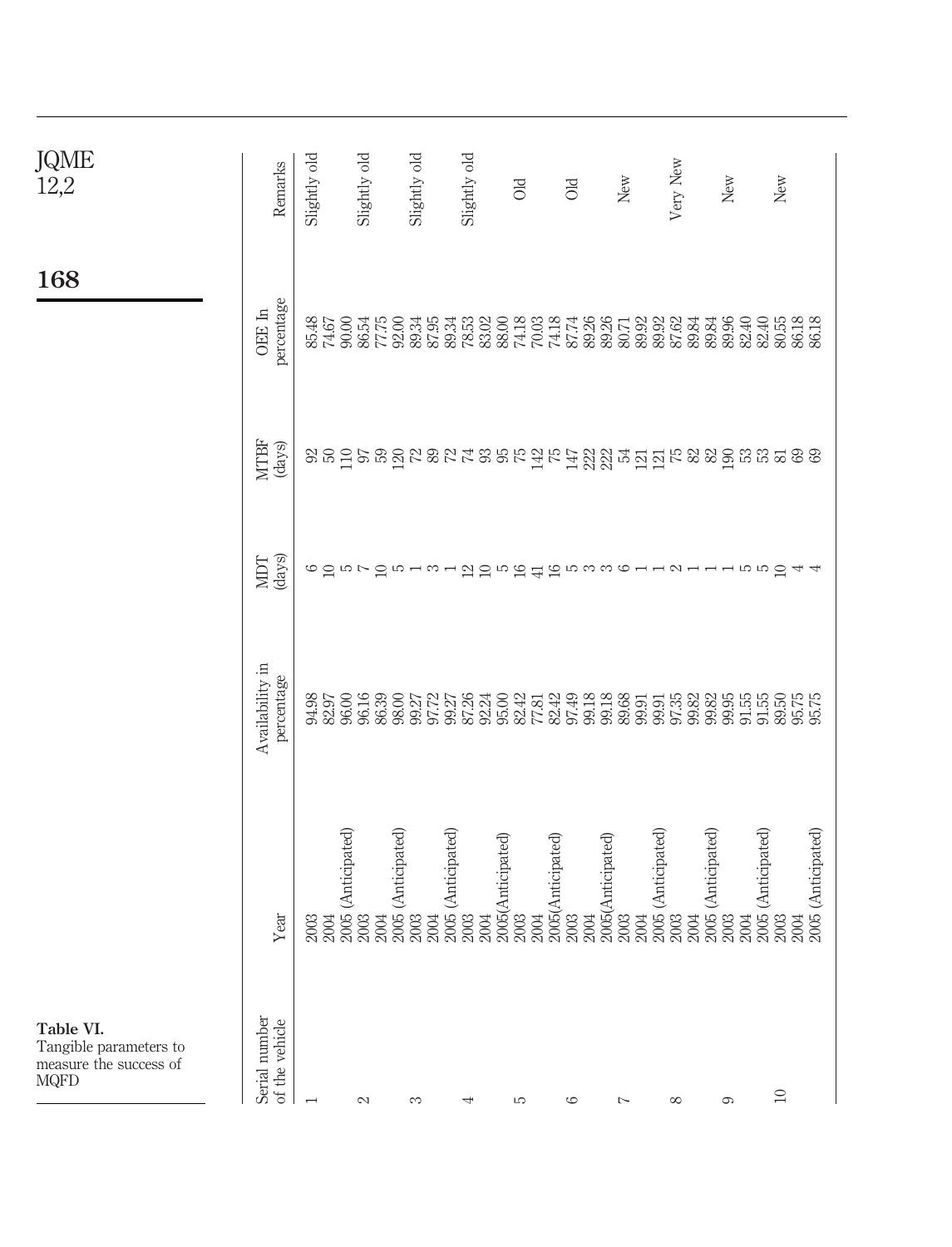researchers may gather the support of practitioners implementing MQFD in various companies belonging to different industrial sectors. Those kind of management committed and supported practical studies would reveal the path ways for successfully implementing MQFD model. This venture would provide advanced solutions for enhancing maintenance quality of both equipment and products.

### References

- Ahmed, S., Hassan, M.H. and Taha, Z. (2005) TPM can go beyond maintenance: except from a case implementation, Journal of Quality in Maintenance Engineering, Vol. 11 No. 1, pp. 19-42.
- Akao, Y. and Mazur, G.H. (2003), "The leading edge in QFD: past, present and future", International Journal of Quality & Reliability Management, Vol. 20 No. 1, pp. 20-35.
- Besterfield, D.H., Besterfield-Michna, C., Besterfield, G.H. and Besterfield-Sacro, M. (2004), Total Quality Management, first Indian reprint, Pearson Education (Singapore) Pte. Ltd, India.
- Chan, L.K. and Wu, M. (2002), "Quality function deployment: a literature review", European Journal of Operational Research, Vol. 143, pp. 463-97.
- Chan, F.T.S., Lau, H.C.W., Ip, R.W.L., Chan, H-K. and Kong, S. (2005), "Implementation of total productive maintenance: a case study", International Journal of Production Economics, Vol. 95, pp. 71-94.
- Chein, T.K. and Su, C.T. (2003), "Using the QFD concept to resolve customer satisfaction strategy decisions", International Journal of Quality & Reliability Management, Vol. 20 No. 3, pp. 345-59.
- Cua, K.O., McKone, K.E. and Schroeder, R.G. (2001), "Relationship between TQM, JIT, and TPM, and manufacturing performance", Journal of Operations Management, Vol. 19, pp. 675-94.
- Dekker, R. (1996), "Applications of maintenance optimization model: a review and analysis", Reliability Engineering and System Safety, Vol. 51, pp. 229-40.
- Fung, R.Y.K., Law, D.S.T. and Ip, W.H. (1999), "Design targets determination for inter-department product attributes in QFD using fuzzy interference", Integrated Manufacturing Systems, Vol. 10 No. 6, pp. 376-87.
- Hansson, J. and Backlund, F. (2003), "Management commitment: increasing the odds for successful implementation of TQM, TPM and RCM", International Journal of Quality & Reliability Management, Vol. 20 No. 9, pp. 993-1008.
- Hunt, R.A. and Xavier, F.B. (2003), "The leading edge in strategic QFD", International Journal of Quality & Reliability Management, Vol. 20 No. 1, pp. 56-73.
- Jonsson, P. and Lesshammar, M. (1999), "Evaluation and improvement of manufacturing performance measurement systems – the role of OEE", International Journal of Operations & Production Management, Vol. 19 No. 1, pp. 55-78.
- Juran, J. and Gryna, F.M. (1997), Quality Planning and Analysis, fourth reprint, Tata McGraw-Hill Edition, New Delhi.
- Kathawala, Y. and Motwani, J. (1994), "Implementing quality function deployment", The TQM Magazine, Vol. 6 No. 6, pp. 31-7.
- Kruger, V. (2001), "Main schools of TQM: the big five", *The TQM Magazine*, Vol. 13 No. 3, pp. 126-55.
- Lu, M-H. and Kuei, C-H. (1998), "Strategic marketing planning quality function deployment approach", International Journal of Quality & Reliability Management, Vol. 12 No. 6, pp. 85-96.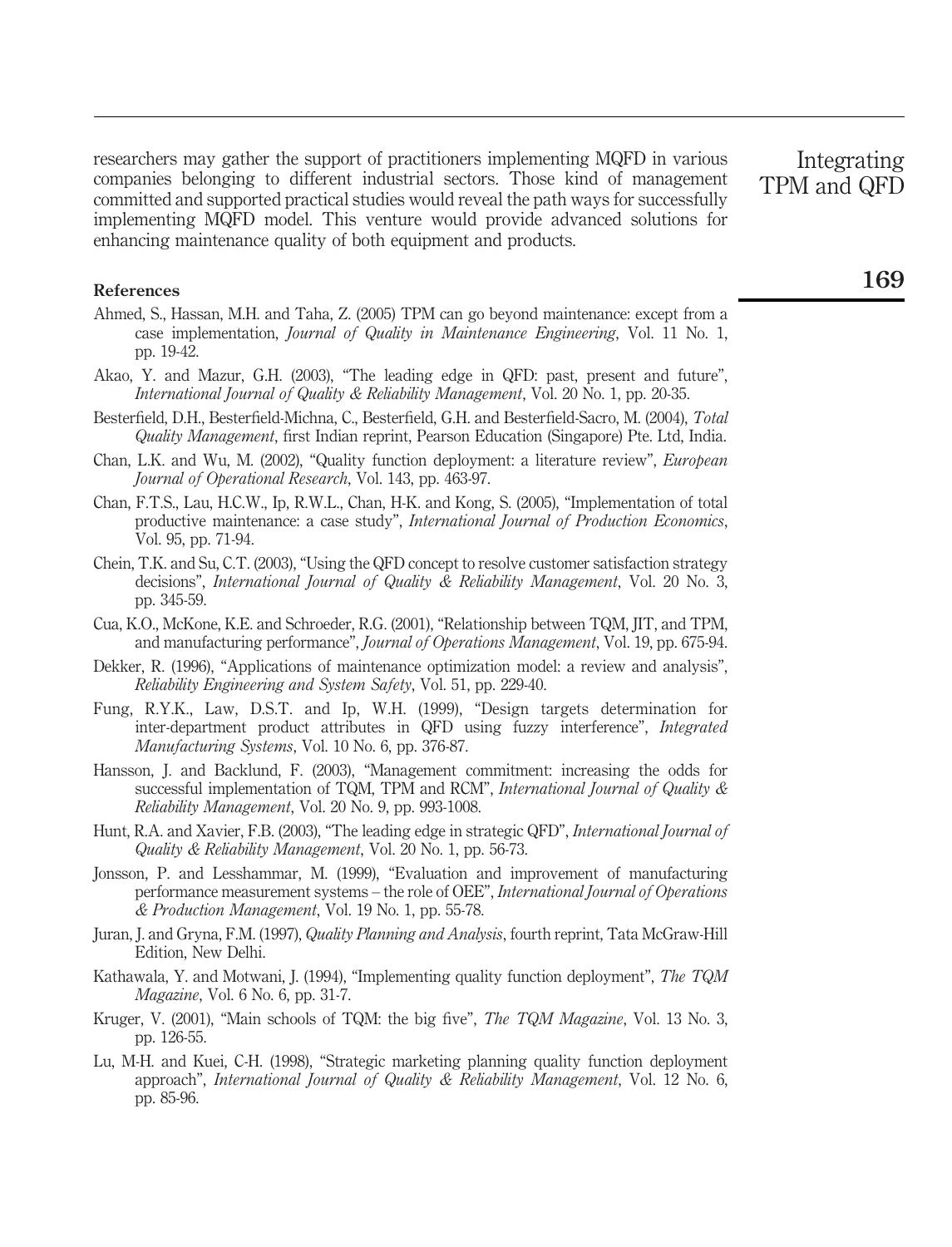| <b>JQME</b><br>12,2 | McKone, K.E., Schroeder, R.G. and Cua, K.O. (2001), "The impact of total productive maintenance<br>practices on manufacturing performance", <i>Journal of Operations Management</i> , Vol. 19,<br>pp. 39-58. |
|---------------------|--------------------------------------------------------------------------------------------------------------------------------------------------------------------------------------------------------------|
|                     | Murthy, D.N.P., Atrens, A. and Eceleson, J.A. (2002), "Strategic maintenance management",                                                                                                                    |

Journal of Quality in Maintenance Engineering, Vol. 8 No. 4, pp. 287-305.

Nakajima, S. (1993), Introduction to TPM, Productivity Press, Chennai.

- Negri, L. and Galli, M. (1997), "Quality policies and value criterion strategies in Italian manufacturing industry", Technovation, Vol. 17, pp. 321-8.
- Olhanger, J. and West, B.M. (2002), "The house of flexibility: using the QFD approach to deploy manufacturing flexibility", International Journal of Operations & Production Management, Vol. 22, pp. 50-79.
- Rahim, A.R.A. and Beksh, M.S.N. (2003), "Application of quality function deployment (QFD) method for pultrusion machine design planning", Industrial Management & Data Systems, Vol. 1003 No. 6, pp. 373-87.
- Rho, B-H., Park, K. and Yu, Y-N. (2001), "An international comparison of the effect of manufacuring strategy – implementation gap on business performance", *International* Journal of Production Economics, Vol. 70, pp. 89-97.
- Seth, D. and Tripathi, D. (2005), "Relationship between TQM and TPM implementation factors and business performance of manufacturing industry in Indian contrast", International Journal of Quality & Reliability Management, Vol. 22 No. 3, pp. 256-77.
- Sherwin, D. (2000), "A review of overall models for maintenance management", Journal of Quality in Maintenance Engineering, Vol. 6 No. 3, pp. 138-64.
- Tan, K.C. and Pawitra, T.A. (2001), "Integrating SERQUAL and Kano'S model in to QFD for service excellence development", Managing Service Quality, Vol. 11 No. 6, pp. 418-30.
- Terziovski, M. and Sohal, A.S. (2000), "The adoption of continuous improvement and innovation strategies in Australian manufacturing firms", Technovation, Vol. 20, pp. 539-50.
- Voss, C. and Blackmon, K. (1998), "Differences in manufacturing strategy decisions between Japanese and Western manufacturing plants: the role of strategic time orientation", Journal of Operations Management, Vol. 16, pp. 147-58.
- Wang, C. and Hwang, S. (2005), "A stochastic maintenance management model with recovery factor", Journal of Quality in Maintenance Engineering, Vol. 10 No. 2, pp. 154-64.
- Witter, J., Clausing, D., Laufenberg, L. and de Andrade, R.S. (1999), "Reusability the key to corporate agility: its integration with enhanced quality function deployment", World Class Design to Manufacture, Vol. 2 No. 1, pp. 25-33.
- Yamashina, H. (2000), "Challenge to world-class manufacturing", International Journal of Quality & Reliability Management, Vol. 17 No. 2, pp. 132-43.
- Zairi, M. and Youssef, M.A. (1998), "Quality function deployment: a main pillar for successful total quality management and product development", International Journal of Quality & Reliability Management, Vol. 12 No. 6, pp. 9-23.

#### Further reading

170

- Chao, L.P. and Ishii, K. (2004), "Project quality function deployment", International Journal of Quality & Reliability Management, Vol. 21 No. 9, pp. 939-58.
- da Silva, F.L.R., Cavalca, K.L. and Dedni, F.G. (2004), "Combined application of QFD and VA tools in the product design process", International Journal of Quality & Reliability Management, Vol. 21 No. 2, pp. 231-52.